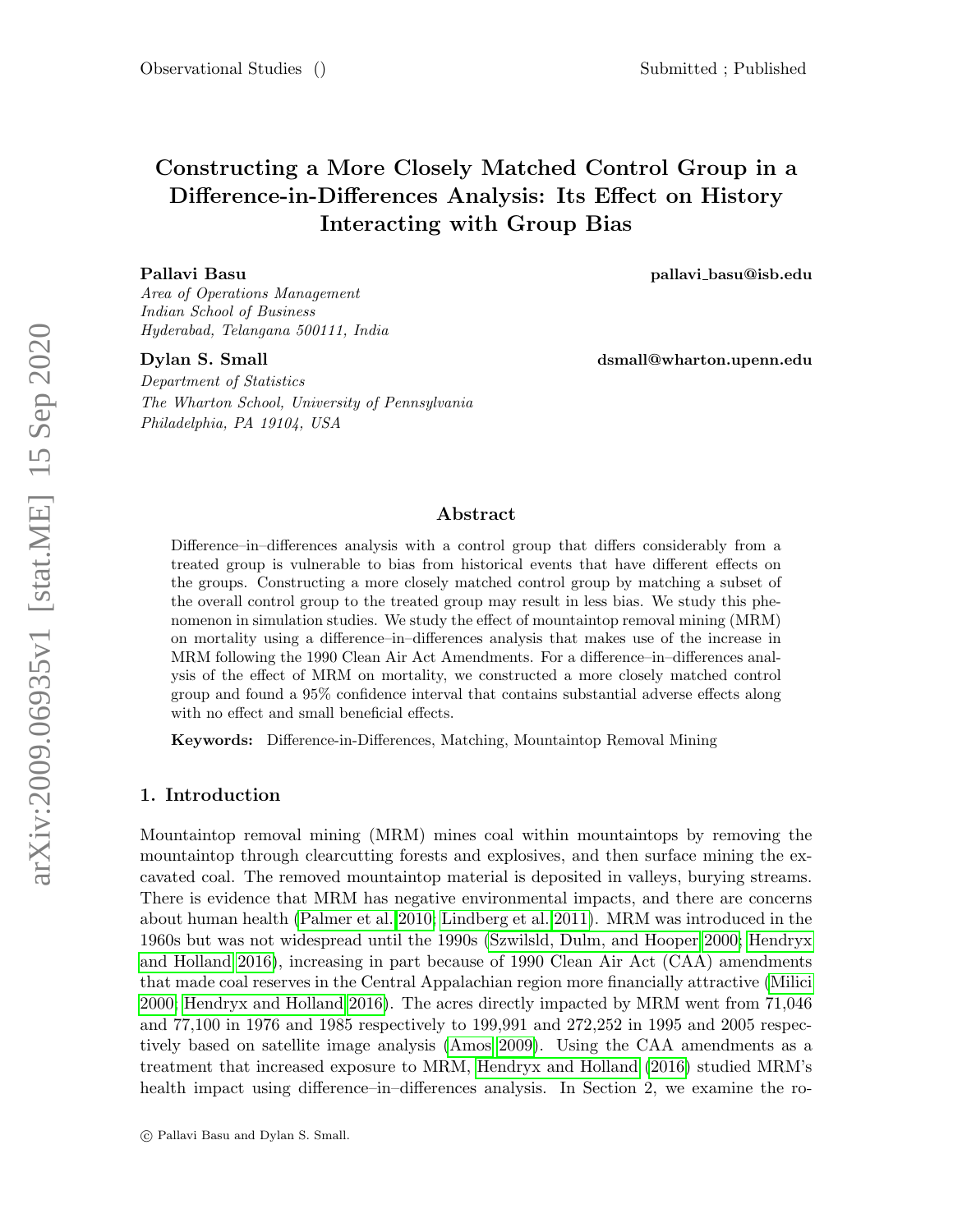bustness of a related difference–in–differences analysis to violations of the parallel trend assumption by constructing a more closely matched control group.

Difference–in–differences analysis estimates a treatment effect by considering a treatment group receiving treatment in an after but not a before period and a control group not receiving treatment in either period and taking the difference between the difference of the treated group after and before outcomes and the difference of the control group after and before outcomes [\(Meyer 1995;](#page-26-3) [Shadish, Cook, and Campbell 2002;](#page-27-2) [Grabich et al. 2015;](#page-25-0) [Wing, Simon, and Bello-Gomez 2018\)](#page-27-3). Difference–in–differences unbiasedly estimates the causal effect of treatment if the treatment and control groups would have exhibited parallel trends in the counterfactual absence of treatment, and there is no interference among units nor multiple versions of treatment; see Figure 1. The parallel trends assumption could be violated if historical events in the after period affect the two groups differently – history interacting with group bias [\(Meyer 1995;](#page-26-3) [Shadish, Cook, and Campbell 2002\)](#page-27-2). Concern about history interacting with group bias might be lessened if the control group is more similar to the treatment group. We propose to use multivariate matching to construct a control group that is more closely matched to the treatment group on covariates that might affect outcomes. In Section 3, we study the impact of such matching in estimates of a treatment effect in a difference–in–differences analysis with the aid of numerical experiments.

### 1.1 Background on MRM

MRM is a form of surface mining conducted at the ridge of the Appalachian mountains. Increased demand for coal in the United States, sparked by the 1973 and 1979 petroleum crises, created incentives for a more economical form of coal mining than traditional underground mining methods which involves hundreds of workers, triggering the first widespread use of MRM. Its prevalence expanded further in the 1990s to retrieve relatively low-sulfur coal, a cleaner-burning form, which became desirable as a result of the 1990 CAA amendments that tightened emissions limits on high-sulfur coal processing [\(Burns 2005\)](#page-24-1). The development of bigger equipment that enabled MRM at scale in the later 1990s also drove increases in MRM [\(Bozorgebrahimi 2003;](#page-24-2) [Ramani 2012\)](#page-27-4).

Mountaintop mined counties are among the poorest in the central and southern Appalachia; see Figure 4. Historically, mining may have contributed to this poverty [\(Eller](#page-25-1) [1982\)](#page-25-1), but by the 1970s, this poverty was well established (see Figure 4) and needs to be controlled for in any analysis of the effect of MRM on health. Following [\(Hendryx and](#page-26-1) [Holland 2016\)](#page-26-1), we consider the effect of MRM on all-cause mortality and mortality from respiratory diseases. We examine all-cause mortality because MRM could have effects on many aspects of health including cardiovascular disease and cancer through air and water pollution, and mental health through solastalgia and stress of health concerns [\(Hendryx](#page-26-4) [2009;](#page-26-4) [Christian et al. 2011;](#page-25-2) [Canu et al. 2017;](#page-25-3) [Cordial, Riding-Malon and Lips 2012\)](#page-25-4). Mortality from respiratory diseases was selected because of prior evidence that MRM generate local air pollution and may promote poor health outcomes for these conditions [\(Kurth et al.](#page-26-5) [2014;](#page-26-5) [Hendryx 2009;](#page-26-4) [Christian et al. 2011\)](#page-25-2).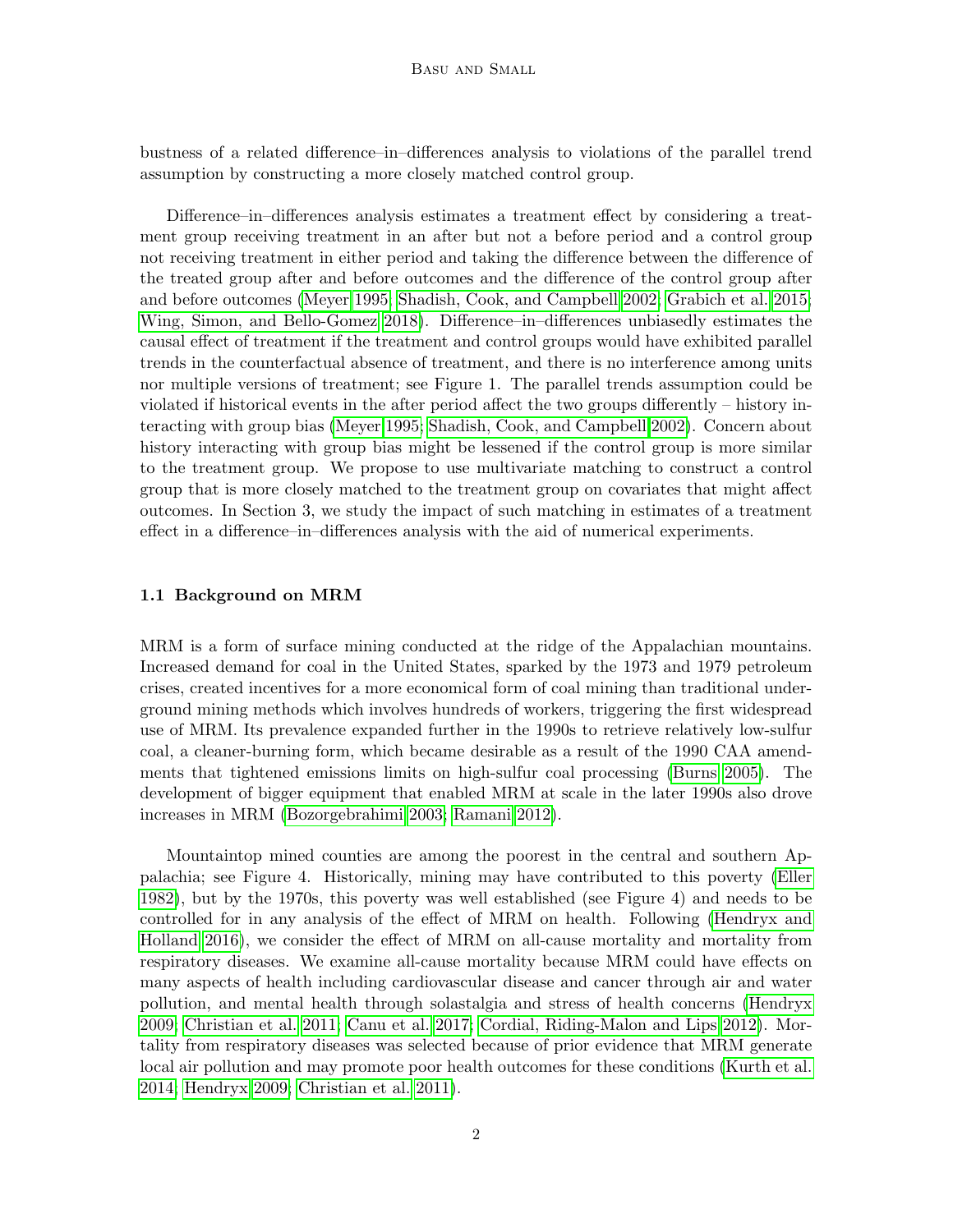#### 1.2 Background on Historical Crises

Two historical events that occurred in the post-CAA amendment period that might have affected MRM county and control counties (counties in the Appalachian region without MRM) are the financial crisis of the late 2000s and the ongoing opioid crisis. The financial crisis of the late 2000s led to the Great Recession and severely impacted almost all of North America, but disadvantaged areas tended to be hit harder [\(Thiede and Monnat](#page-27-5) [2016;](#page-27-5) [Burgard and Kalousova 2015\)](#page-24-3). It is therefore highly plausible that the effect of the CAA amendment that led to increases in MRM by the late 2000s will be confounded with the impact of the Great Recession in more impoverished and disadvantaged counties.

The opioid crisis began in the late 1990s. The opioid crisis has tended to hit rural regions particularly hard [\(Compton, Jones, and Baldwin 2016;](#page-25-5) [Keyes et al. 2014\)](#page-26-6). We quantify the urbanization of the counties via the rural-urban continuum code of 1983, ranging from 0 to 9 with very high numbers indicating overly rural. We note that more than 80 percent of the MRM counties in the Appalachian region, has a rural-urban continuum code of 7 or higher when compared to about 46 percentage of MRM absent counties in the area.

We consider a difference-in-differences study with 1979–1989 as pre-period and 1990– 2016 as post periods. The usual difference-in-differences method assumes that historical events in the post period, such as the opioid crisis and the Great Recession, did not differentially affect the exposed group (MRM counties) and control group. We will demonstrate in simulation studies that when there is concern about a differential effect, multivariate matching on covariates that might be associated with such a differential effect, e.g., socioeconomic characteristics, can reduce bias. First, we review previous research on available methodologies for using matching in difference-in-differences studies.

#### 1.3 Review of Available Methodologies

In this section, we compare and contrast several existing methodologies for conducting difference-in-differences studies with multivariate matching. One concern in using matching to construct a control group in a difference-in-differences study is regression to the mean (RTM). In the careful analyses by [Daw and Hatfield](#page-25-6) [\(2018\)](#page-25-6), they have noted that when the pre-period response level is matched on and is correlated with treatment assignment, then matched studies are biased. This is because in the post-period outcomes of the units both from the treatment and the matched control groups regress to their group means, creating a superficial difference between the groups even when the null hypothesis of no treatment effect holds. In our situation, we do not match with pre-period response levels but match with covariates that we believe correlates with the differential impact of the postperiod historical event on the outcome and assume that these covariates are not related to random fluctuations in the pre-period outcome. [Daw and Hatfield](#page-25-6) [\(2018\)](#page-25-6) discuss that their study does not consider the type of matching we consider and that the type of matching we consider might be beneficial: "In this study, we do not consider the possibly beneficial application of matching on covariates that differ between the groups and are correlated with future outcome trends (i.e., matching on confounders in the difference-in-difference sense). Instead, we consider matching on covariates that are correlated with levels of the outcome (or are the outcome level itself), which is the source of the regression to the mean bias we discuss here." To illustrate this point further, we conducted a version of the second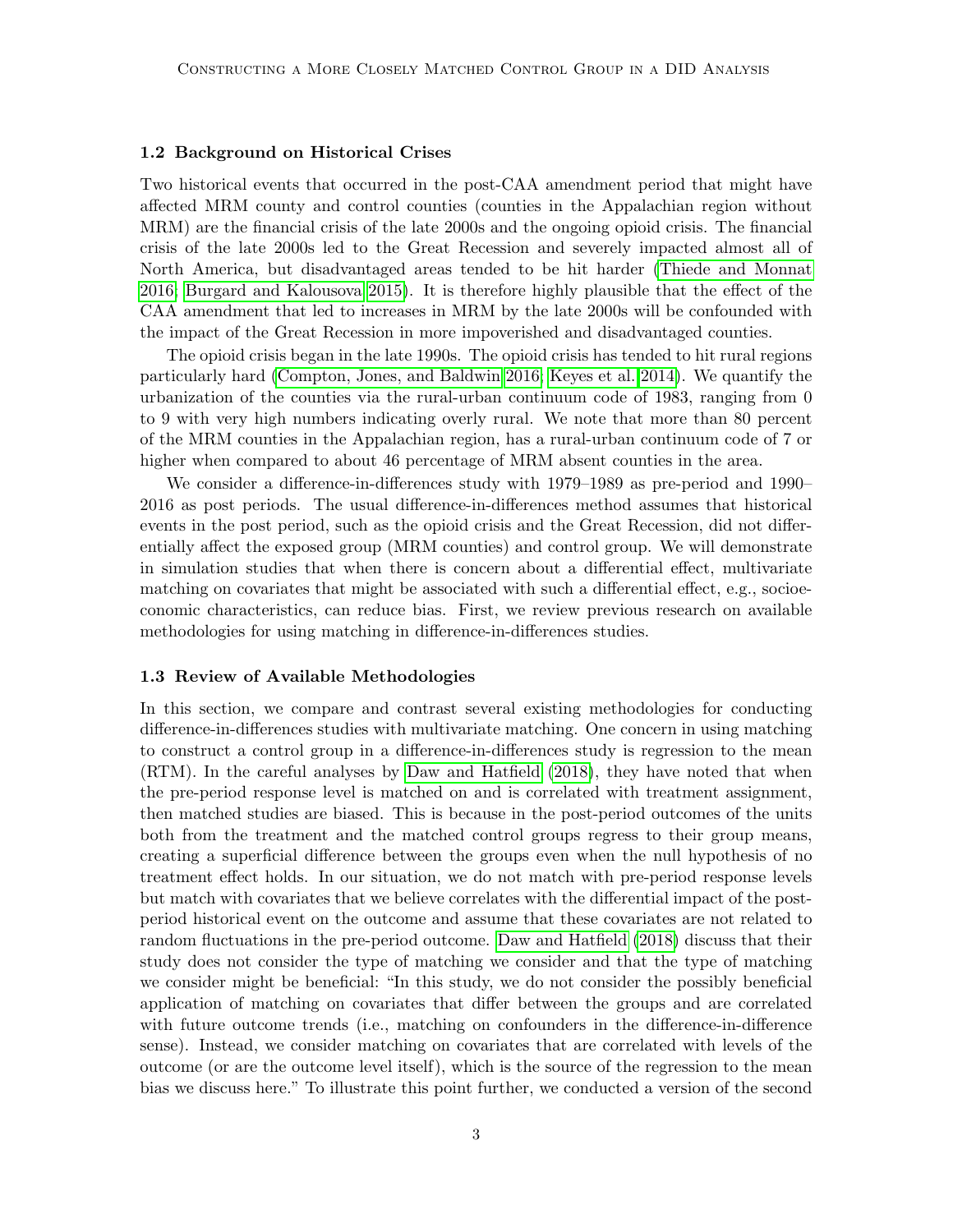numerical setting with no matching, full matching, and matching with pre-period responses. The results are reported in Table 8 and discussed further in Appendix B.

There is work on using propensity scores in matching in difference-in-differences studies [\(Stuart et al. 2014\)](#page-27-6) but it does not fully address the setting that motivates our work. Our version of matching involving rankbased Mahalanobis distance with calipers on the propensity score has not been studied in the DID framework. In Stuart et al. (2014), the weights are obtained by estimating the propensity scores of being in any of the four groups given the covariates. The four groups in their work are defined by both time and intervention status. Because of the formulation, the authors' have noted that their work is more appropriate when the composition of each group may change over time. Their work requires an exogeneity condition on the covariates, which is not essential in our work. Furthermore, the motivation of our work is different, being that potential historical events interacting with groups, not mentioned in their work.

Prognostic scores are an alternative to propensity scores that summarize covariates' association with potential responses [\(Hansen 2008\)](#page-25-7). A drawback of prognostic score based methods for our setting is that the model for the prognostic score is based only on the control group. We think this would be relevant for us, as seen even from our simulation settings when the outcome model for the treatment and the control groups are different. Additionally, we have not found a thoughtful study of the prognostic score-based methods in the DID literature to make a careful comparison.

The synthetic control methodology constructs a weighted combination of control units whose weighted pre-period observations and covariates are close to a treated unit [\(Abadie,](#page-24-4) [Diamond, and Hainmueller 2010\)](#page-24-4). Generally, researchers have used the synthetic control method when there are a small number of treatment units and multiple observations in the pre-period. The three original examples from Abadie et al. [2003, 2010, 2015] and the R package Synth [\(Abadie, Diamond, and Hainmueller 2011\)](#page-24-5), deal with one treatment unit (Basque Country, California, and West Germany respectively) with about twenty or more pre-treatment outcomes. In theory, synthetic control may be applied to multiple treatment units. According to [Abadie](#page-24-6) [\(2020\)](#page-24-6), "estimation with several treated units may carry some practical complications." We refer the interested readers to Section 8 of an excellent review by [Abadie](#page-24-6) [\(2020\)](#page-24-6). We have applied matching with many treated units, e.g., the MRM application to which we apply matching has 32 treated counties. And matching seeks to find control units which are individually close to treated units rather than construct a weighted combination of control units. Another difference between the synthetic control methodology and the matching approach we study in this paper is that the synthetic control methodology uses past outcomes in addition to covariates to construct the synthetic control. The use of past outcomes can make the synthetic control method vulnerable to bias from regression to the mean [\(Illenberger, Small, and Shaw 2020;](#page-26-7) see also the discussion in [Kaul](#page-26-8) [et al.](#page-26-8) [\(2015\)](#page-26-8)).

[Bernal, Cummins, and Gasparrini](#page-24-7) [\(2018\)](#page-24-7) suggests the controlled interrupted time series (ITS) or CITS to overcome the disadvantage that a basic ITS has, namely, "can not exclude confounding due to co-interventions or other events occurring around the time of the intervention." The authors suggest that the idea is to discover a control series that limits the impact of historical bias. Our approaches are "complementary" to this in the sense that we aim to find a control paired unit so that the bias due to historical event is alleviated. As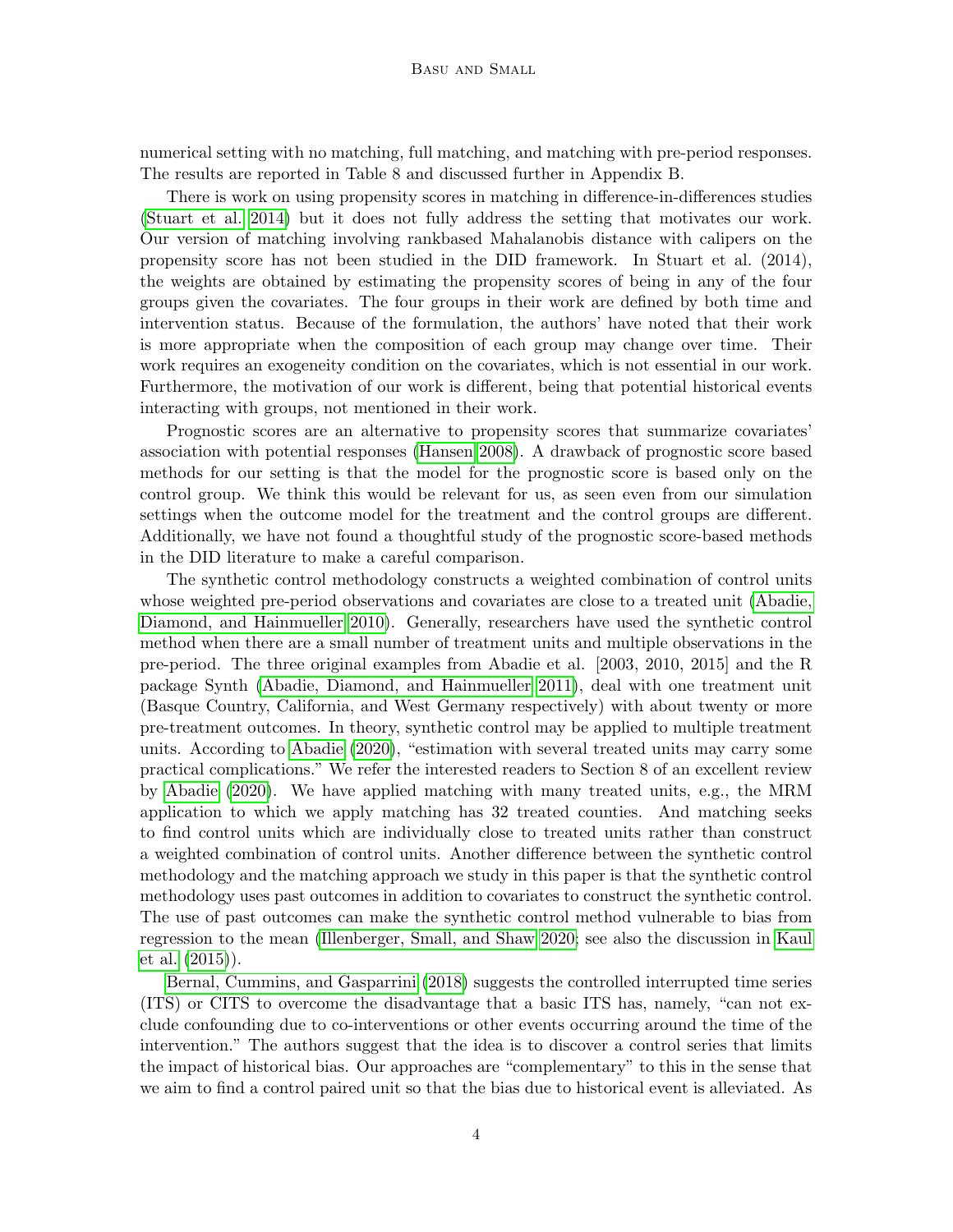discussed above, synthetic control can be thought of a way of finding an imaginary comparative unit, and the authors have further noted in a letter to the editor [\(Bernal, Cummins,](#page-24-8) [and Gasparrini 2019\)](#page-24-8) that indeed that the use of synthetic controls is complementary and "not an alternative approach to CITS." [Linden](#page-26-9) [\(2018\)](#page-26-9) discusses the use of synthetic control in ITS. Likewise, one can use our version of matching in conjunction with ITS.

# 2. Effect of Mountaintop Removal Mining on Mortality

#### 2.1 Methods

We consider the effect of MRM on age–adjusted all–cause and respiratory disease-specific mortality rates per 100,000 persons obtained from the Centers for Disease Control and Prevention (CDC). We use 1979–1989 as the before period and after periods divided into 1990–1998 and 1999–2016. The before period was chosen to be a period in which mortality rates were relatively stable and the after period was divided into two parts because MRM may have lagged effects [\(Hendryx and Holland 2016\)](#page-26-1). The time periods chosen were also selected based on data availability considerations; see Section 2.3. We consider the Appalachian counties as defined by the [Appalachian Regional Commission](#page-24-9) [\(2018\)](#page-24-9). The treated group is the 32 counties where there was MRM between 1994–2006 using [Esch and](#page-25-8) [Hendryx](#page-25-8) [\(2011\)](#page-25-8)'s classification based on satellite imagery and the control group is the 396 counties without MRM between 1994–2006.

The MRM counties differ considerably from the controls in the before period with lower income, higher poverty and lower education; see Table [1.](#page-14-0) Historical events in the after period that might affect health include the Great Recession and opioid crisis. The opioid crisis and the economic recession might interact with the factors that differ between the MRM and control groups in affecting health. For example, the opioid crisis may be differentially distributed between the treated and control counties threatening the counterfactual assumption of parallel trends in the post period. If one can explain the differential distribution of the opioid crisis across the two groups by measured factors, then one can hope to mitigate this problem. If possible, it would be useful to test how predictive our matching variables are of the distribution of the post-period factor among the treatment groups to assess whether matching has helped to reduce differences in the post-period factor. Unfortunately we do not have available data on the distribution of the opioid crisis in different counties. Another way in which the opioid crisis might interact with the factors that differ between the MRM and control groups in affecting health is that the opioid crisis may have the same distribution between the treated and control counties, but counties with poorer populations may have fewer resources to cushion the blows from it and be harder hit by it. If one can match on the poverty level of a county, then one can hope to mitigate potential violations of the counterfactual assumption of parallel trends in the post-period from poorer populations having fewer resources to cushion blows from the opioid crisis.

We constructed a more closely matched control group by pair matching MRM to control counties using rank–based Mahalanobis matching with calipers on the propensity score [\(Rosenbaum 2010\)](#page-27-7), using the optmatch package in R [\(Hansen and Klopfer 2006\)](#page-25-9). The fourth column of Table [1](#page-14-0) shows the matched controls are much closer to the MRM counties on the covariates. We tried matching each MRM county to two control counties, but the balance was not acceptable (see Table [2\)](#page-15-0).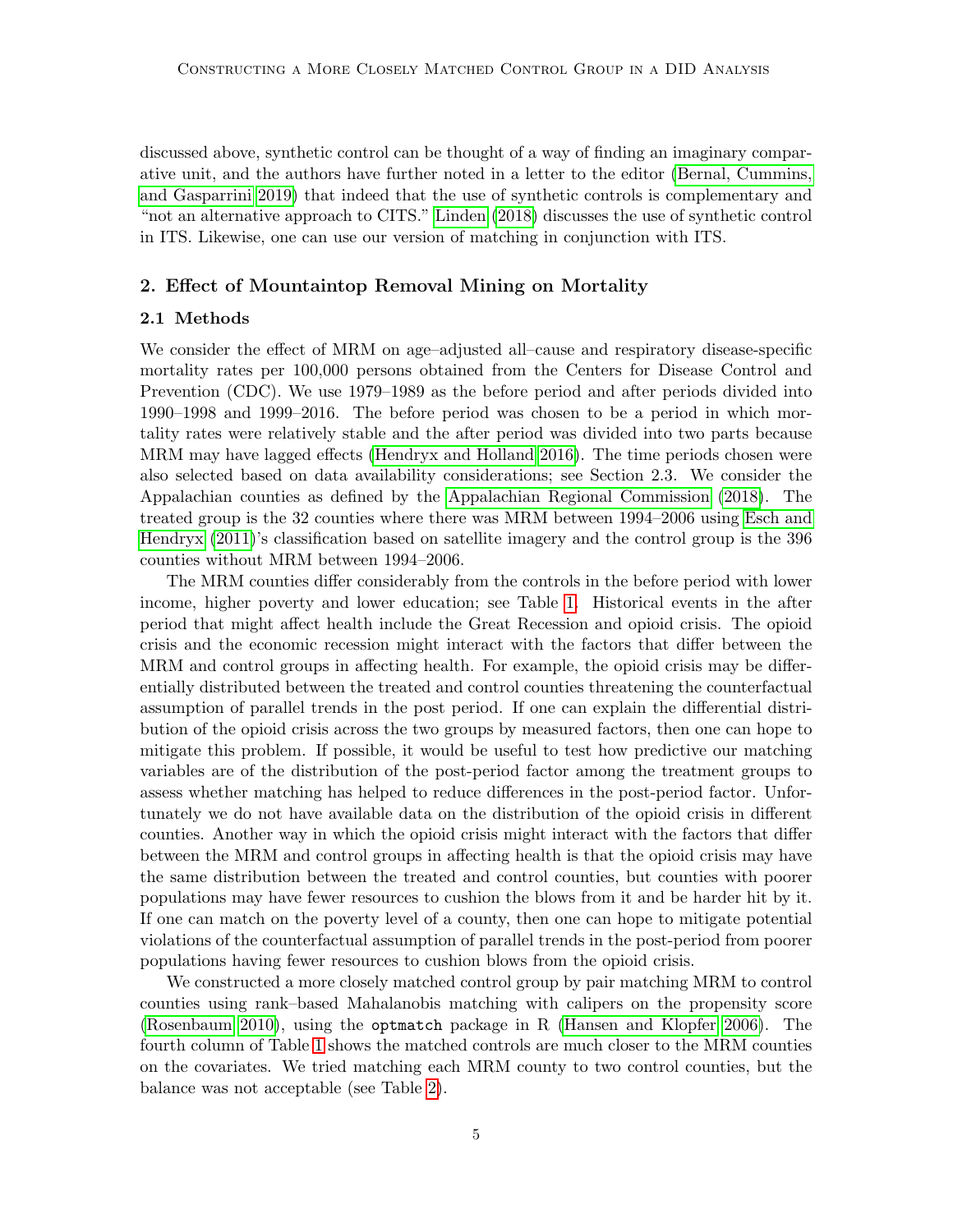#### 2.2 Counterfactual Assumptions for Identifiability

We index the N Appalachian counties by i where  $i = 1, \ldots, N$ , and let the treatment, that is, the prevalence of MRM, be indicated by  $W_i$  taking values in  $\{0, 1\}$ . Let  $p = 0$  denote the before period and  $p = 1$  denote the after period. Let  $Y_{ip}(1)$  denote the potential outcome under treatment, and  $Y_{ip}(0)$  denote the counterfactual outcome in the absence of treatment. Let  $X_{ip}$  denote a vector of d-dimensional covariates. In our setup, we assume that all the counties considered have observations available in both periods. We assume that there is no interference between the counties and that the stable unit treatment value assumption (SUTVA) holds.

We are interested in estimating the population average treatment effect for the treated (PATT) in the after period, in notations,  $E\{Y_{i1}^{W_i=1}(1) - Y_{i1}^{W_i=1}(0)\}\,$ , the empirical analogue for which is  $\frac{1}{|\{i: W_i=1\}|}\sum_{i: W_i=1}\{Y_{i1}(1) - Y_{i1}(0)\}\.$  The difficulty in this case is that the quantity  $Y_{i1}^{W_i=1}(0)$  is unobserved. Since in the pre-period, the treatment is not applied, if there is a model based framework, we can potentially apply a modeling approach to find an estimator  $\widehat{Y}_{i1}^{W_i=1}(0)$ . However, in the absence of a good available model due to our failure to anticipate all future events, and to enable model-free estimation, the information on the control counties are utilized. When the parallel trend assumption (i.e., the trends of the treated and control groups would have been parallel in the absence of treatment) holds that  $E_1(Y_{i1}^{W_i=1}(0) - Y_{i0}^{W_i=1}) = E_1(Y_{i1}^{W_i=0}(0) - Y_{i0}^{W_i=0})$  upholds, this enables  $\widehat{Y}_{i1}^{W_i=1}(0) := Y_{i0}^{W_i=1} + \{Y_{i1}^{W_i=0}(0) - Y_{i0}^{W_i=0}\},$  where  $E_1(\cdot)$  indicates that the expectation is taken with respect to the post period. Note that  $Y_1^{W=0}(0)$  is observed.

Now suppose that there is a historical event  $H$  that concurs with the treatment under study between the pre and post periods. We observe the outcomes  $Y_{i1}^{W_i=1,H=1}(1)$  and  $Y_{i1}^{W_i=0,H=1}(0)$  in the after-period. In presence of the unavoidable historical event, we still aim to estimate the PATT that is,  $E\{Y_{i1}^{W_i=1,H=1}(1) - Y_{i1}^{W_i=1,H=1}(0)\}$ . However, even if the the counterfactual parallel trends assumption would have held in the absence of the historical event, we can no longer generally assert that  $E_1(Y_{i1}^{W_i=1,H=1}(0) - Y_{i0}^{W_i=1}) =$  $E_1(Y_{i1}^{W_i=0,H=1}(0) - Y_{i0}^{W_i=0})$  holds if there is a differential impact of the (future) historical event. To remove such a differential impact of historical events, ideally we would like to form a matched pair  $(i, i')$  such that  $W_i = 1, W_{i'} = 0$  and  $E_1(Y_{i1}^{W_i=1, H=1}(0) - Y_{i0}^{W_i=1}) =$  $E_1(Y_{i'1}^{W_{i'}=0,H=1})$  $\lambda_i^{W_i}=0, H=1}(0) - Y_{i'0}^{W_{i'}=0}$  $\binom{W_i}{i'}$  holds. In terms of the familiar *unconfounded* assumptions we require that

<span id="page-5-0"></span>
$$
E_1(Y_{i1}^{H=1}(0) - Y_{i0}|W_i = 1, X_{i0}) = E_1(Y_{i1}^{H=1}(0) - Y_{i0}|X_{i0})
$$
\n(1)

holds. Different matching strategies are discussed in the numerical experiments section and is implemented in the MRM study. Our modified difference-in-differences estimator for the PATT, aided by matching, is formulated as  $\frac{1}{|\{i: W_i = 1\}|} \sum_{(i,i') \colon W_i = 1, W_{i'} = 0} \{ (Y_{i1}^{H=1}(1) - Y_{i0}) (Y_{i'1}^{H=1}(0) - Y_{i'0})$ . For matching based on assumption [\(1\)](#page-5-0) to be able to eliminate bias, we need the assumption of overlap or probabilistic assignment of treatment, where every unit in the pre-period has a positive chance of being assigned as a treatment unit or a control unit in the post-period.

We discuss the comparison of our matched DID assumption to the assumption of unconfounded assignment (Imbens and Rubin 2015), which is the assumption that treatment is independent of potential outcomes given the measured covariates. A stronger version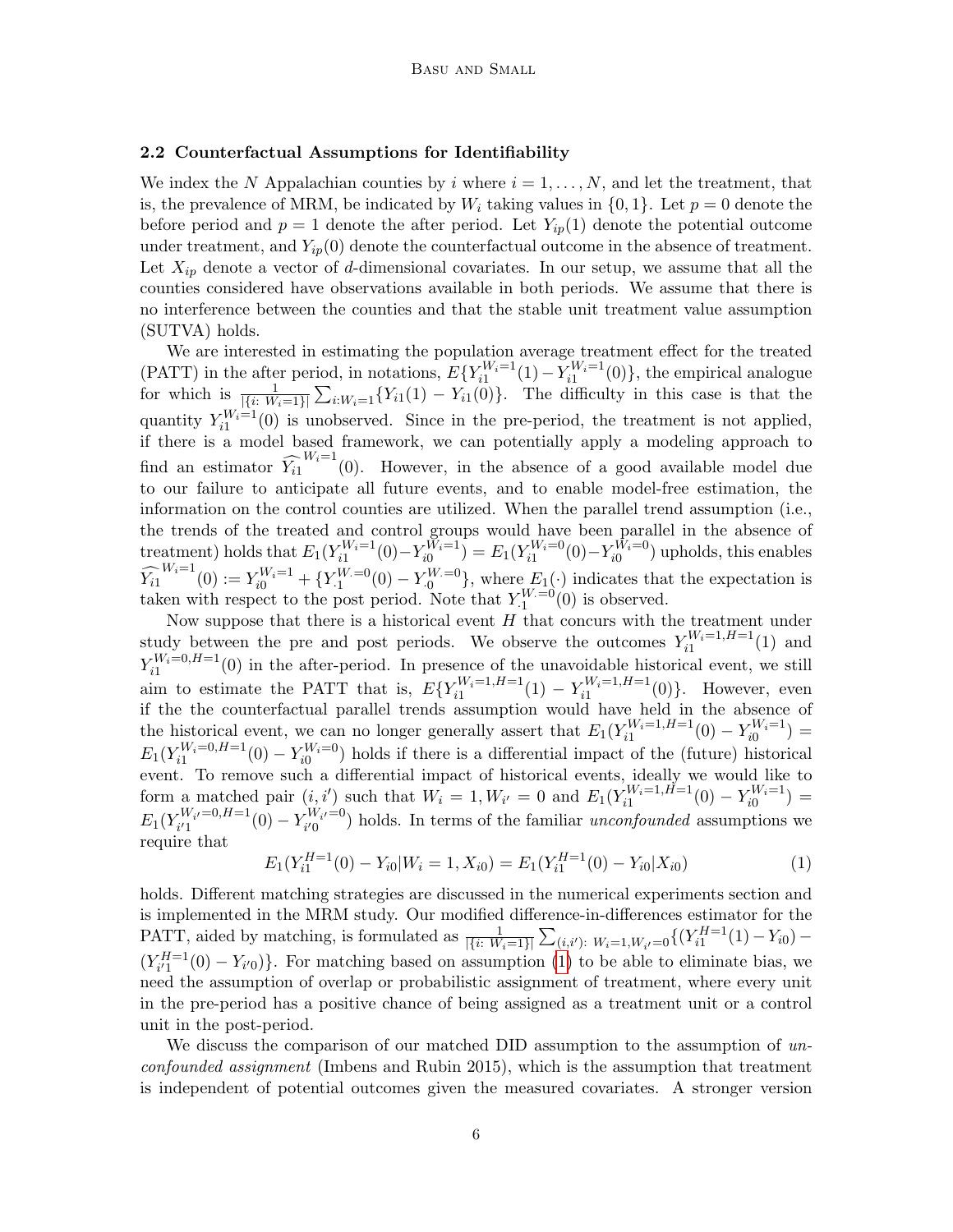of the usual DID methodology assumes that the post-period counterfactual outcome levels conditional on the pre-period outcomes are independent of the treatment assignment. The stronger version of our assumption is that the same holds but in the absence of any conjunctive historical events, in notations  $(Y_{i1}^{H=0}(1) - Y_{i0}, Y_{i1}^{H=0}(0) - Y_{i0}) \perp W_i$ , in the notation of [Dawid](#page-25-10) [\(1979\)](#page-25-10). In the presence of historical event we modify the unconfounded assignment assumption to  $(Y_{i1}^{H=1}(1) - Y_{i0}, Y_{i1}^{H=1}(0) - Y_{i0}) \perp W_i | X_{i0}$ , where recall that  $X_{i0}$  is the vector of d-dimensional covariates at time period zero.

#### 2.3 Implementation

Outcome. Our outcome is age–adjusted all–cause mortality rates and age-adjusted mortality rates by diseases of the respiratory system obtained from the CDC. Mortality rates are per 100,000 persons and are age–adjusted to the 2000 US population. The CDC WONDER website's compressed mortality files enable mortality rates to be calculated for 1968–1978, 1979–1998, and 1999–2016, or any subset of the years within each of these time periods. We chose to make 1979–1989 the before period because mortality rates were relatively stable in this period after declining from 1968–1978 [\(Hendryx and Holland 2016\)](#page-26-1). We divided the after period into the two periods 1990–1998 and 1999–2016 because MRM might affect mortality with a lag [\(Hendryx and Holland 2016\)](#page-26-1).

Treated and Control Groups. The counties we considered are the Appalachian counties as defined by the [Appalachian Regional Commission](#page-24-9) [\(2018\)](#page-24-9). We used [Esch and Hendryx](#page-25-8) [\(2011\)](#page-25-8)'s classification of which counties have MRM which was based on satellite imagery.

Covariates. [Lengerich et al.](#page-26-10) [\(2004\)](#page-26-10) identified education, isolation, access to health care, health beliefs, and kinship as factors affecting mortality in Appalachia [\(Lengerich et al. 2004,](#page-26-10) [2006\)](#page-26-11). We sought to control for some of these factors by matching on the following countylevel covariates: income, poverty rate, demographics (percent white and percent female) and education (percent with no high school degree, percent with bachelors degree), poverty rate and rural-urban continuum code. Median income, poverty rate, percent white, percent female, percent with no high school degree and percent with bachelors degree were taken from the 1990 US Census. Our pre-period is from 19791989, and the two post-periods are 19901998 and 19992016. Therefore we have chosen the 1990 census data for our covariates. We checked the change in distribution in poverty rates, one of the socioeconomic covariate, displayed in Figure 4. Particularly in the control counties, there does not seem many visual differences from 1980 to 1990 to 2000 to 2010. Furthermore, the treatment may directly or indirectly affect some covariates, such as employment or education. We want to balance the treatment and the control counties in these covariates at or around the time when the treatment commenced. The rural–urban continuum code was taken from the 1983 county rural–urban continuum codes from the USDA Economic Research Service where 9 is most rural and 0 is most urban [\(Rural Urban Continuum Codes 2018\)](#page-27-8).

Analysis. We used the R package optmatch [\(Hansen and Klopfer 2006\)](#page-25-9) to pair match MRM counties to control counties on the covariates using rank–based Mahalanobis matching with a caliper on the logit of the propensity score of  $0.2 \times$  the standard deviation of the logit of the propensity score, following the matching method suggested in Chapter 8 of [Rosenbaum](#page-27-7) [\(2010\)](#page-27-7). We tried matching each MRM county to two control counties, but the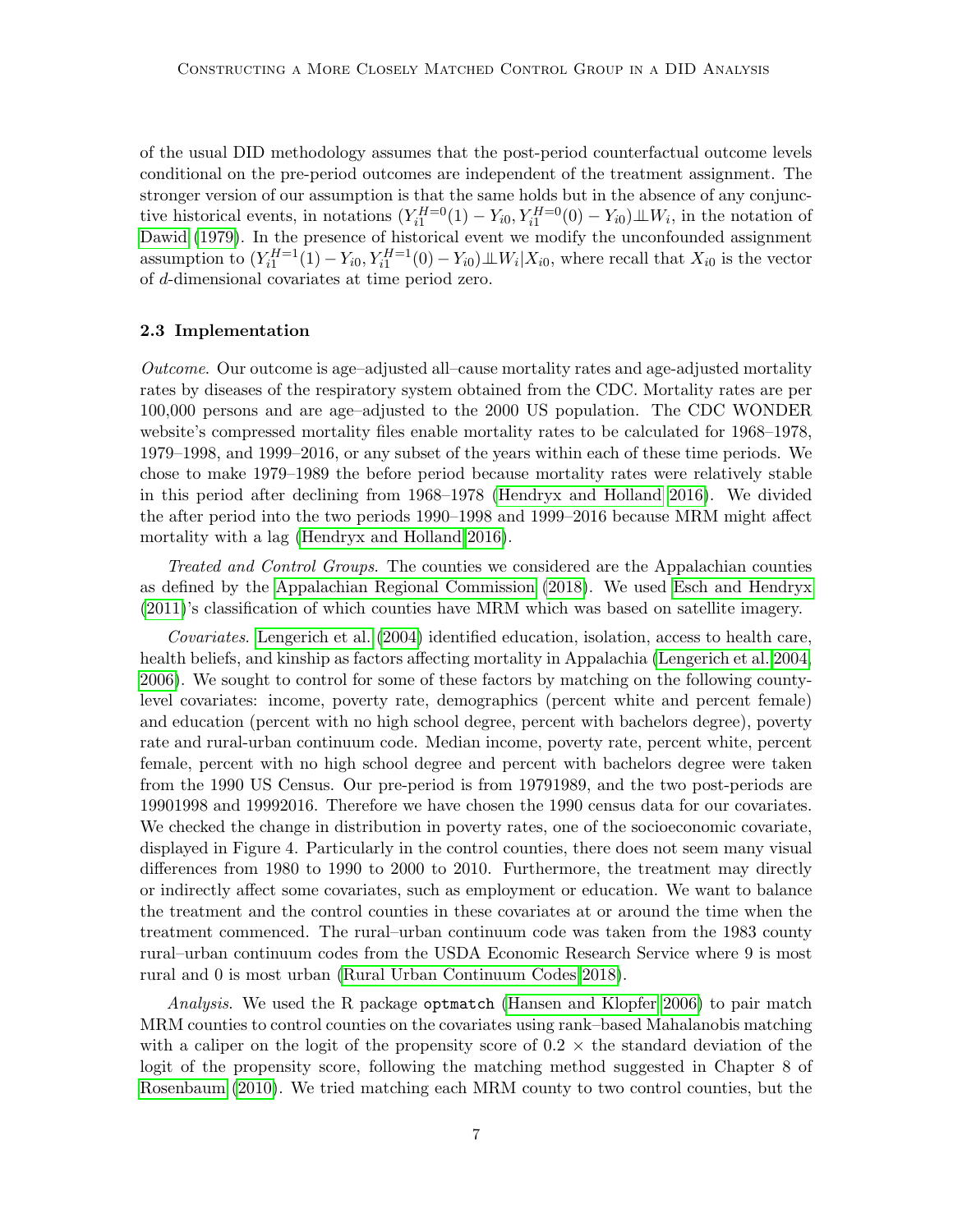balance was not acceptable, e.g., the standardized difference for poverty rate was 0.49; see Table [2.](#page-15-0)

We made inferences about the treatment effect from the matched pairs data as follows. Let  $y_i$  for the *i*th matched pair be the difference between the difference of the MRM county's after and before outcome (age adjusted mortality rate per 100,000) and the difference of the control county's after and before outcome. Each  $y_i$ ,  $i = 1, \ldots, 32$  is an estimate of the treatment effect for the *i*th matched pair. We model the  $y_i$  as independent and identically distributed normal random variables with mean equal to the treatment effect and find a confidence interval for the treatment effect by inverting the  $t$ –test. For the unmatched data, we make inference for the treatment effect by regressing the outcome for each county in each time period on a time period dummy, a fixed effect for the county, and a dummy variable for whether MRM was being used for the county in the time period (the coefficient on this variable estimates the treatment effect) [\(Imbens and Wooldridge 2009\)](#page-26-12).

### 2.4 Results

The bottom panel of Table [1](#page-14-0) shows the difference–in–differences estimates for the effect of the increase in MRM starting in 1990 on age–adjusted mortality rate (per 100,000) using all controls and matched controls. For the later after period (1999–2016), using all controls, we estimate the increase in MRM increased the mortality rate by 94 (95% CI: 62, 126) while using closely matched controls, we estimate it increased the death rate by 28 (95% CI: -8, 64). The closely matched control analysis suggests the all controls analysis may have overstated the effect of MRM but also suggests further study of MRMs effect on health is warranted, with a 95% confidence interval that contains substantial adverse effects even though it also contains no effect and small beneficial effects.

Table [3](#page-15-1) shows the difference–in–differences estimates for the effect of the increase in MRM starting in 1990 on age-adjusted mortality rate (per 100,000) from diseases of the respiratory system using all controls and matched controls. For the later after-period (1999– 2016), using all controls, we estimate the increase in MRM increased the respiratory causespecific mortality rate by 9.70 (95% CI: 2.66, 16.76) while using closely matched controls, we estimate it increased the respiratory cause-specific death rate by -2.38 (95% CI: -12.78, 8.01).

#### 3. Simulation Study

We consider two simulation setups aimed to reflect what may happen in a simplistic real– data scenario. In both the situations the observed effect or response and the incidence of the treatment are related to the covariates of the subjects, sometimes fully observed while sometimes only partially noted. We describe the data generating process and explain the numerical results in the rest of this section.

#### 3.1 Simulation 1

In the first setting we assume that the vector of covariates of the control population is generated from  $Z_C \sim N(\mu_C, \Sigma_C)$  with  $\mu_C := (1, \dots, 1)^T$  and  $\Sigma_C$ , the variance–covariance matrix is such that the variance is set to 1, and the covariance is assumed to each take a value 0.2.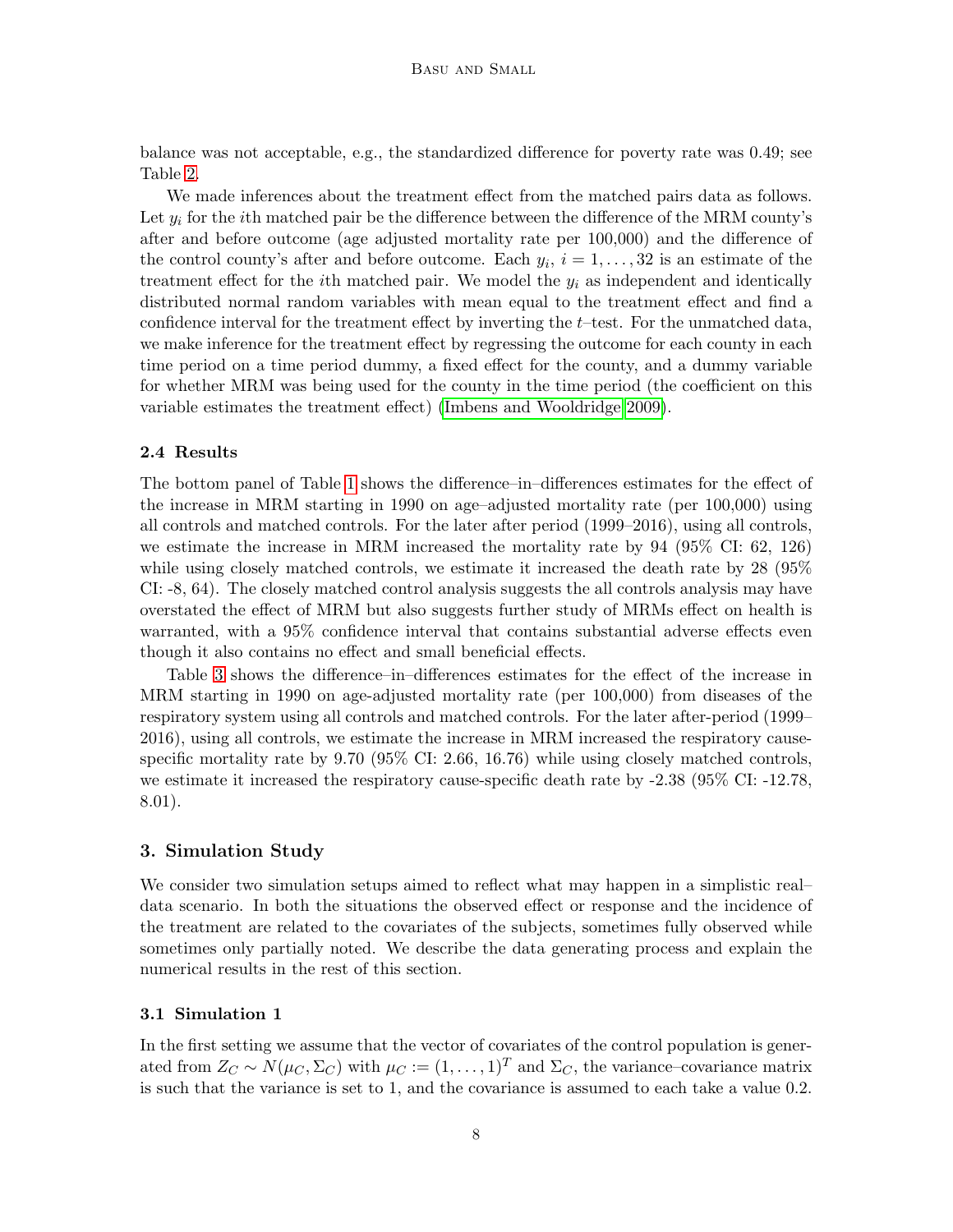This may be viewed as a weak–positive correlation between the covariates. The covariates of the treatment population are then assumed to come from  $Z_{Tr} \sim N(\alpha_{Tr} \mu_C, \Sigma_{Tr})$ , with our choice of  $\alpha_{Tr} := 1.25$  and  $\Sigma_{Tr} := \Sigma_C$ . In words, the covariates of the treatment population appear to come from a right–shifted Gaussian curve, with substantial overlap with that of the covariates of the control group. Further, the response for the control and the treatment subjects are assumed to be structured as below for a two time–period framework,

$$
Y_{C,it} = \beta_{0,C} + \beta_{1,C} * T + \varepsilon_{it},
$$
  

$$
Y_{Tr,jt} = \beta_{0,Tr} + \beta_{1,Tr} * T + \varepsilon_{jt}.
$$

Where  $T := 0$  indicates the before treatment or event period, and  $T := 1$  for the after period and  $\varepsilon_{it}$  and  $\varepsilon_{jt}$  denote independent standard Gaussian variables. In our specific simulation setting we choose  $\beta_{0,C} = \beta_{0,Tr} = 0$ . Finally the slope variables relate to the covariates by a linear transformation, specifically,  $\beta_{1,C} := \beta^T Z_C$  and  $\beta_{1,Tr} := \beta^T Z_{Tr} + \Delta$ , with the entries of  $\beta \sim$  Unif[2,3] and  $\Delta := 2$ . The goal for us is to recover the treatment effect  $\Delta$ from the observed responses when a) all the covariates are known, and b) only half of all the covariates are observed and are available for matching. We fix the treatment and the control sample sizes to 32 and 320 respectively. The number of covariates is varied within {2, 4, 8}. For the covariate size of eight, a stylistic plot of the setup is shown in Figure 2.

Is a  $\Delta = 2$  a reasonable effect size to recover? We perform a back-of-the-envelope calculation for the setting with the covariate size of two. Our post-period outcome is defined as  $Y = \beta_0 + \beta_1 * \{T = 1\} + \varepsilon$  where  $\beta_0 \equiv 0$ . The slope coefficient  $\beta_1 = \beta^T Z_C$  for the control group and for the treatment group is  $\beta_1 = \beta^T Z_{Tr} + \Delta$  where  $Z_C$  and  $Z_{Tr}$  are the covariates of the respective groups. Both  $Z_C$  and  $Z_{Tr}$  are generated from a multivariate normal with variance-covariance matrix  $\Sigma$  with diagonal entries all 1 and off-diagonal entries as 0.2. The entries of the vector are independently and identically distributed as  $\beta \sim Unif[2,3]$ and  $\Delta \equiv 2$  is a constant. We note that for each of the treatment or the control groups for the post-period  $Var(Y) = Var(\beta^{T}Z) + 1$ . Note that by the law of total variance  $Var(\beta^T Z) \geq E(Var(\beta^T Z)|\beta) = E(\beta^T Var(Z)\beta)$ . Suppose we work with the minimum covariate size in the performed simulation that is covariate size of 2. Denote  $\beta = [U_1, U_2]^T$ where  $U_1, U_2 \sim Unif[2, 3]$ . Therefore  $Var(\beta^T Z) \geq E(U_1^2 + U_2^2 + 2 \cdot 0.2 \cdot U_1 \cdot U_2) \approx 15.17$ and  $Var(Y) \ge 16.17$ . Therefore the standard deviation of the post-period responses in each groups are greater than 4, and in the convention of effect sizes see, for example, [Sawilowsky](#page-27-9) [\(2009\)](#page-27-9), our study choice would be of medium to small effect size. This involves thus a challenging setting even in the best-case scenario. Given the approximations and conservativeness of the calculation, we have tried for  $\Delta = 6$ , and the performance is almost similar.

All results are reported by implementing 1000 replications of the above–explained setting. In this setting, we hope that the bias will be much less when matching with all the available covariates, and less when matched with only half of the available covariates. In addition to reporting the mean and the median estimates, we also report the 'coverage proportion,' the ratio of the 1000 replications in which the constructed 95% confidence intervals contained the true  $\Delta$ .

In Table 4 we note that with an increase in the matching of the covariates, the mean and the median estimates are closer to the truth. The coverage proportion also greatly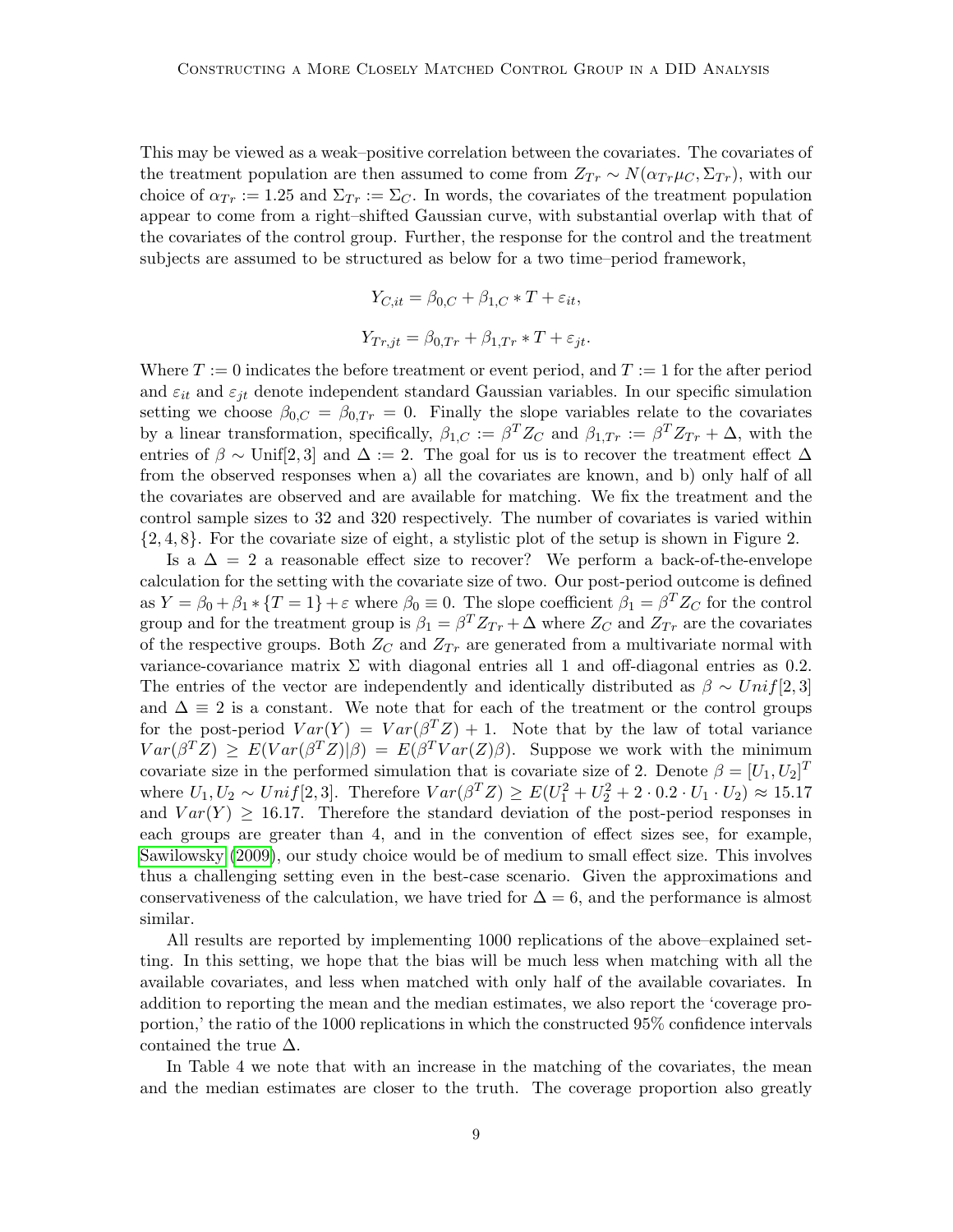improves with matching. Even with partial matching, the coverage proportion is above 0.85, a considerable improvement over being not matched at all. Note that the mean and the median estimates are both biased from the truth when there is no matching and when matched with only half of the covariates. Furthermore, the general difficulty of the problem is magnified by the dimension of the covariates, given that the sample sizes are fixed. In Table 5 we fix the number of covariates to 4 and vary the equicorrelation of covariates within {0.1, 0.05, 0}. The additional observation to note here is that the more uncorrelated the variables are, the less well matching with partial covariates performs.

### 3.2 Simulation 2

In this setting we assume that both the control and the treatment covariates marginally arise from  $Z \sim N(\mu, \Sigma)$ , or from the same covariate population with  $\mu := (1, \ldots, 1)^T$  and  $\Sigma$  is the same as that defined in Experiment 1. Here, however, the conditional chance of being selected in the treatment is related to the covariates by  $P(Tr = 1|Z) := 1 \Phi(\beta^T Z)$ . In this setting, the entries of  $\beta \sim$  Unif[.2, .3], so that only about 10% of the population is therefore allocated to treatment. Now we model the potential impact of a historical event, by considering that a historical event has an impact with a chance P(Historical Event Impacts =  $1|Z$ ) :=  $1 - \Phi(\beta^T Z)$ . Here again, the parameters are chosen such that about 10% of the population is on an average impacted by the historical event. Note, though the two chances greatly depend on the covariates, in any realization the treatment population and the population being impacted by the historical event may be the same or may be entirely different. We begin with 400 subjects in total, which includes both control and treatment. The size of the available covariates is fixed at 8.

The responses are also generated differently from what we did in Experiment 1. In the before–period, the responses for both the control and the treatment are from a standard Gaussian. In the after–period, in the absence of an impact of the historical event and in the absence of the treatment, the response is again from a standard Gaussian. If the historical event has an impact, but still in the absence of a treatment, the response is shifted from the standard Gaussian by an amount of  $\delta$ . If the historical event does not have an impact but the treatment is applied, the response deviates from a standard Gaussian by  $\Delta$ . In the presence of both, that is, both that the treatment is applied and the historical event has an impact, the response drifts from the standard Gaussian by an enlarged–or could be diminished–amount of  $\delta + \Delta$ . Our goal is to obtain an accurate estimate of the treatment effect  $\Delta$  which teases apart the effect of the treatment from the impact of the historical event and the noisy responses that is, distorted with Gaussian random variables. Note though that we do not have direct information on whether the historical event had an impact or not, or its effect size, other than what we can retrieve from the observed responses and the given covariates. Here again, we study the setting for when a) all the covariates are available for matching, and b) only half of all the covariates are available to match. The specific choice of  $\Delta = -2$  and that for  $\delta$  is varied in  $\{-2, -4, -6\}$  to reflect the size of impact of the historical event. Table 6 reports a summary of the results of 1000 replications. Here again, we can visualize a stylistic figure similar to figures 1 and 2, where the usual DID estimator will be on the order of  $\Delta + \delta$ , whereas the estimand of interest is  $\Delta$ . A multivariate covariate-based matched estimator will approximately equate the estimand.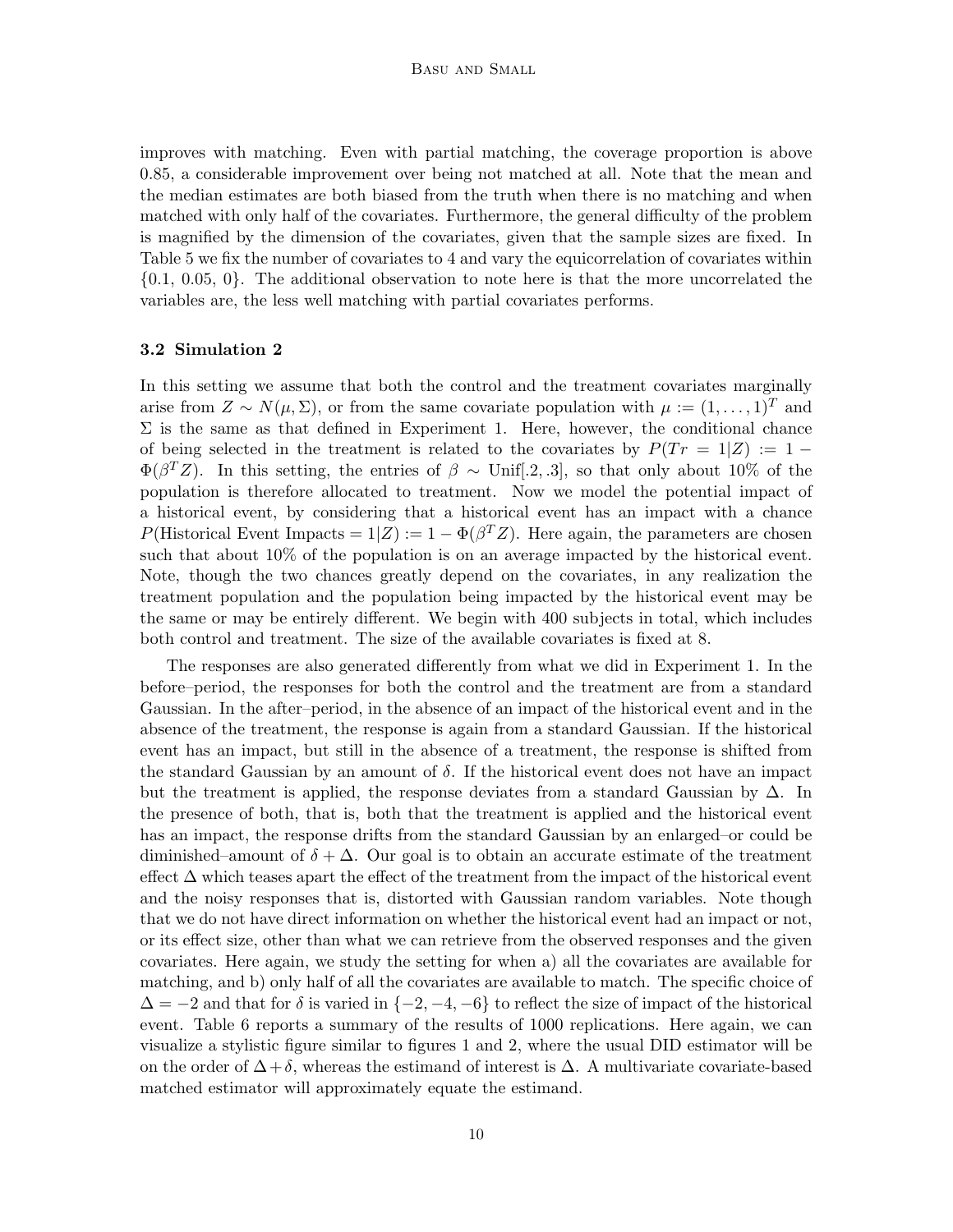In this setting, we hope that the bias will be lessened by matching in finite samples. Asymptotically we expect that the bias is removed with full matching. To see that, we provide some heuristics. Matching the i'th treatment subject to the j'th control implies matching  $p_i := P(H_i = 1|Tr_i = 1, Z_i)$  and  $p_j := P(H_j = 1|Tr_j = 0, Z_j)$ , where the event  ${H<sub>i</sub> = 1}$  indicates that there is an impact on the i'th subject by the historical event. The amount of unit bias is given by  $(1/n)\Sigma_i\{H_i - p_i\} - (1/n)\Sigma_j\{H_j - p_j\} + (1/n)\Sigma_{(i,j)=(1,1)}^{(n,n)}\{p_i - p_j\}$  $p_j$ }, where *n* denotes the number of treatment samples matched to one unique control each,  $H_i$  and  $H_j$  indicate the realized (unknown to the analyst) values of the impact or nonimpact of the historical event, and the enumeration  $(i, j) = (1, 1)$  to  $(n, n)$  stands for  $(i, j) = (1, 1), (2, 2), \ldots, (n, n)$ . We assume that as a result of matching, we are able to obtain  $(1/n)\sum_{(i,j)=(1,1)}^{(n,n)}\{p_i-p_j\}=o(1)$ , where the asymptotics is in the sense that a large number of controls are increasingly available to match to. The independence and mean zero characteristics of  $\{H_i - p_i\}$  and  $\{H_j - p_j\}$  then ensure that both  $(1/n)\Sigma_i\{H_i - p_i\} \to 0$ and  $(1/n)\Sigma_i\{H_i - p_i\} \to 0$  hold almost surely. Combining these three terms eliminates the bias asymptotically. This is empirically demonstrated in Table 7 where the effective sample size is increased to about twelvefold to that of the treatment sample size in Table 6 in the setting described above.

Table 6 provides some more insights in addition to largely following the patterns of Tables 4 and 5. The coverage proportion for the partial matching hovers around 0.80, that is, away from the desired value of 0.95, while the coverage proportions for the unmatched analysis is much worse, ranging from 0.06 to 0.49. Here, note the bias is not completely removed, in finite samples by matching but it is reduced. Better matching strategies, perhaps using more structure of the generating process may reduce the bias with a potential increase in the variance. The performance in the larger sample size of Table 7 with full matching is reasonable with coverage proportions above .9 and nearly unbiased estimates.

### 4. Conclusion and Limitations

Difference–in–differences analysis with a control group that differs considerably from a treated group is vulnerable to bias from historical events that have different effects on the groups. Constructing a more closely matched control group by matching a subset of the overall control group to the treated group may result in less bias. For a difference–in– differences analysis of the effect of mountaintop removal mining on mortality, we constructed a more closely matched control group and found a 95% confidence interval that contains substantial adverse effects along with no effect and small beneficial effects.

Our matching methodology is very general and can be applied whenever there is a suspicion that other events are impacting both the control and the treatment groups. The other requirement is to have covariates available for matching that allows a level playing field for the comparisons of the desired outcomes. There are several instances of such studies in the literature. One, an investigation of the impact of a vacant lot greening program in Philadelphia on health and safety outcomes [\(Branas et al. 2011\)](#page-24-10). Another is a study on estimating the effect of the repeal of comprehensive background check laws on firearm homicide and suicide rates in Indiana and Tennessee [\(Kagawa et al. 2018\)](#page-26-13). And a third study of the impact of the revised women, infants, and children (WIC) food package on maternal nutrition during pregnancy and postpartum [\(Hamad et al. 2019\)](#page-25-11).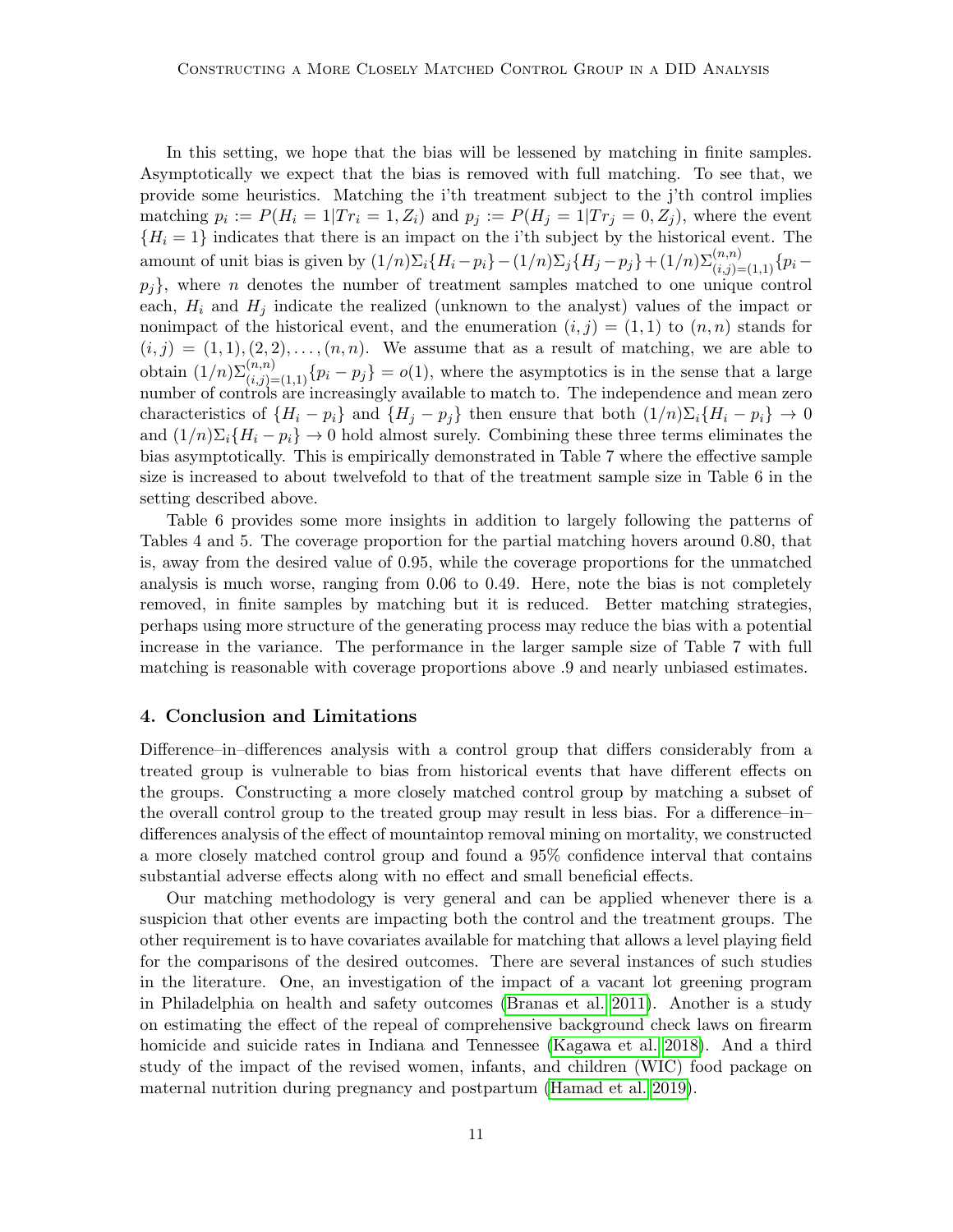Our study has limitations. We were unable to obtain pre-treatment period measures of health, such as smoking and obesity. We also did not match on other factors that might affect mortality in Appalachia, such as isolation, access to health care, employment, health beliefs, and kinship [\(Lengerich et al. 2004\)](#page-26-10). We considered a county to be a control unit if the county itself did not have MRM, but counties adjacent to MRM counties might suffer spillover effects from environmental pollutants. Such spillover effects would bias our estimate of MRM's effects on mortality downwards.

Acknowledgements. The authors thank the editor and the two anonymous reviewers for many comments that considerably improved the work. Pallavi Basu is grateful to Prof. Yoav Benjamini for intriguing her interests in the ideas in epidemiology and observational studies and to the Wharton School for providing excellent facilities and friendly work conditions during her visit.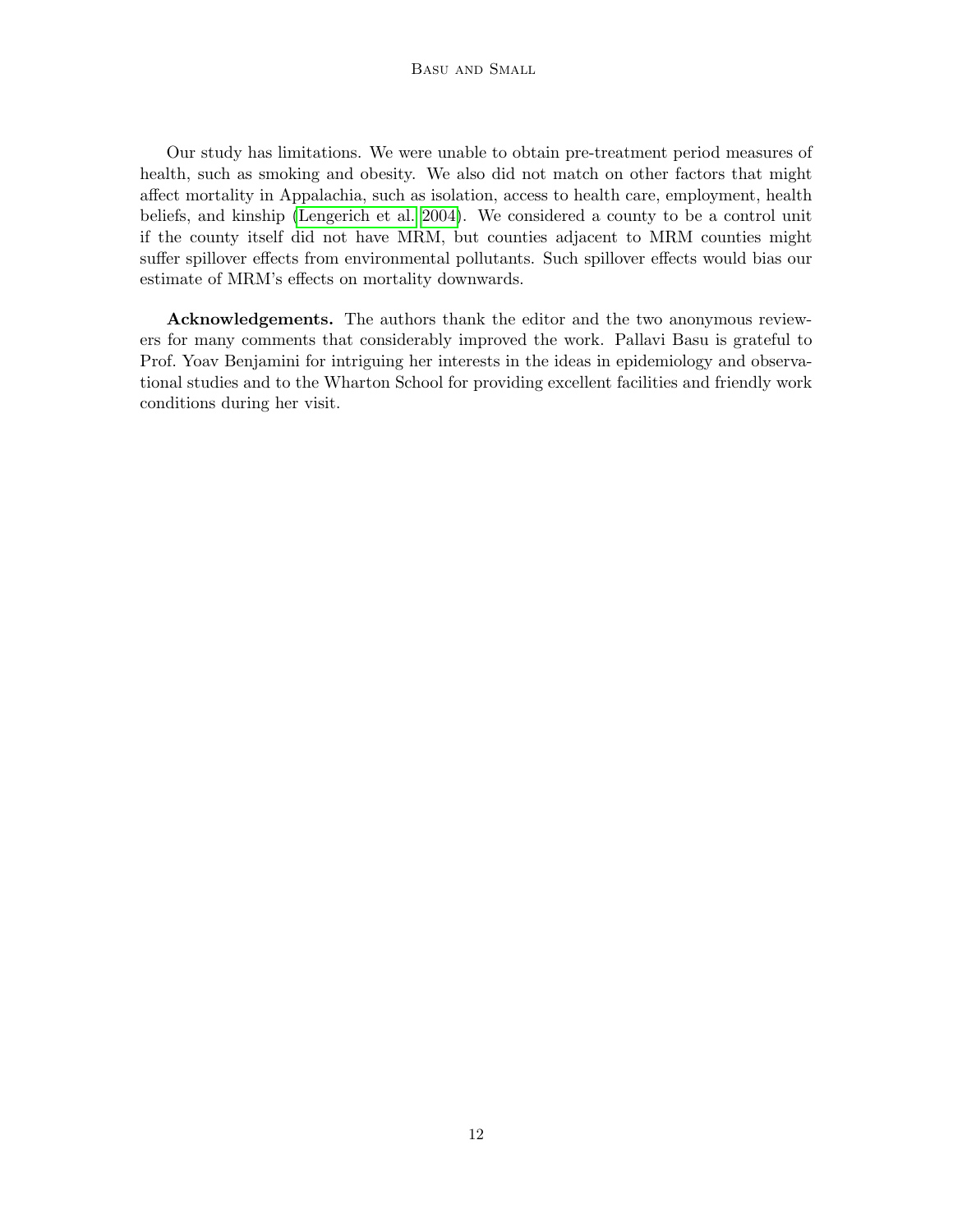#### Appendix A. Test for Parallel Trend in the Pre-Period

In the standard DID model (we refer to an excellent review by Imbens and Wooldridge, 2009) the outcome for observation  $i$  in the absence of the intervention is formulated as

$$
Y_i(0) = \alpha + \beta \cdot T_i + \gamma \cdot G_i + \varepsilon_i,
$$

where  $T_i = \{0, 1\}$  refers to the time indicator, and  $G_i = \{0, 1\}$  refers to the group indicator where the treatment group is coded as 1. In the presence of the intervention, researchers model the outcome as

$$
Y_i(1) = Y_i(0) + \tau_{did}.
$$

One estimates the parameter  $\tau_{did}$  by regressing the observed outcome on the time, group, and their interaction indicator, namely,

$$
Y_i = \alpha + \beta_1 \cdot T_i + \gamma_1 \cdot G_i + \tau_{did} \cdot T_i \cdot G_i + \varepsilon'_i.
$$

We implemented a parallel trend test through visual exploration and a test of significance of  $\tau_{did}$  in the pre-period. The p-value of the coefficient is 0.381, indicating statistically not significant. In Figure 3, we plot the mean outcome of total mortality for the four periods. The four periods are 1968-1978, 1979-1989, 1990-1998, and 1999-2016. Qualitatively, we do not see evidence that parallel trends is violated in the pre-periods that is between 1968-1978 and 1979-1989, and the larger than the usual nominal level of p-value supports that.

#### Appendix B. Matching on Outcomes and Regression-to-the-Mean

In Table 8, we follow a part of the setting of numerical experiment 2. However, we demonstrate the performance of our proposed (full) multivariate covariate-based matching when compared to the matching by pre-treatment outcomes. This is an important topic as matching with the pre-treatment outcomes may display a regression-to-the-mean (RTM) phenomenon. We make one change to make the point. We simulate  $\beta_{cov} \sim Unif[.2, .3]$ , and for every response at all time points the outcomes are defined as  $Y'_{it} := Y_{it} + \beta_{cov}^T Z_{it}$ , where  $Y_{it}$  are the outcomes as defined in Section 3.2. Since we do not change the covariates with time we may as well write  $Z_{i0} = Z_{i1} =: Z_i$ .

We observe in Table 8 that matching on the pre-period outcomes gives us worse or more biased estimators than not matching at all. The reasoning is the following. By design, our treatment units, on average, have very low values of the covariates. The pre-period responses involve matching the response values at the initial time, which also by design will be lower for the treatment units. The matched control units, therefore, to be wellmatched with outcomes, have to either have very low covariates or very low realizations in the Gaussian noise, that is, the random component, or a combination of the two aspects. This is critical to understanding why large bias occurs. Since there is an aspect of the matching that involved the larger-than-usual random component of the outcome in the preperiod of the control units, in the post-period, most of them will regress to its expected value. The superficial difference created by the regression contributes to the bias and is, therefore, systematically more biased than not matching at all. We do not recommend matching units based on the outcomes.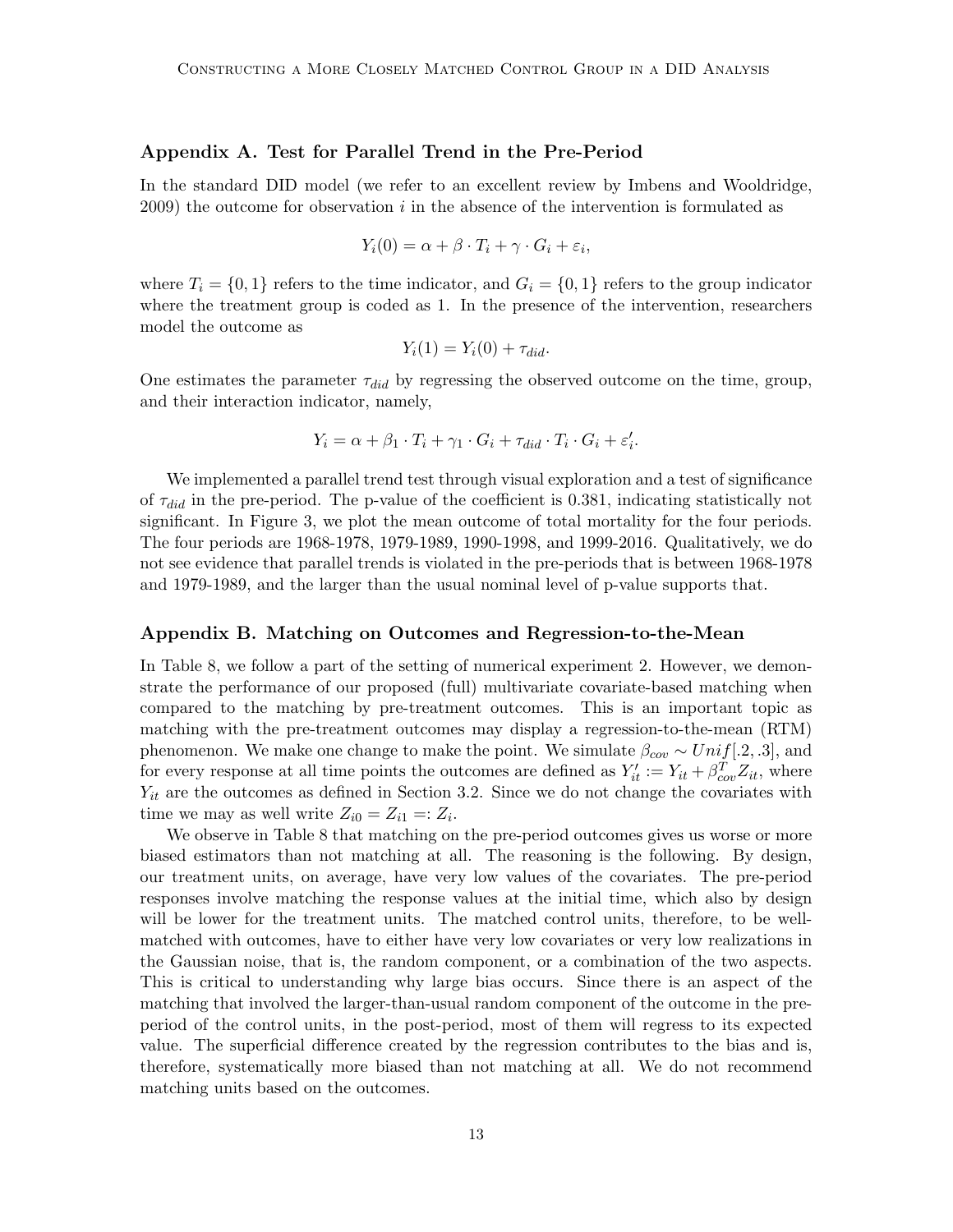

Figure 1: Stylized plot of data from a comparative interrupted time series design. The dotted line shows the assumption that the difference–in–differences (DID) estimate makes about the treatment group's counterfactual mean in the absence of the treatment.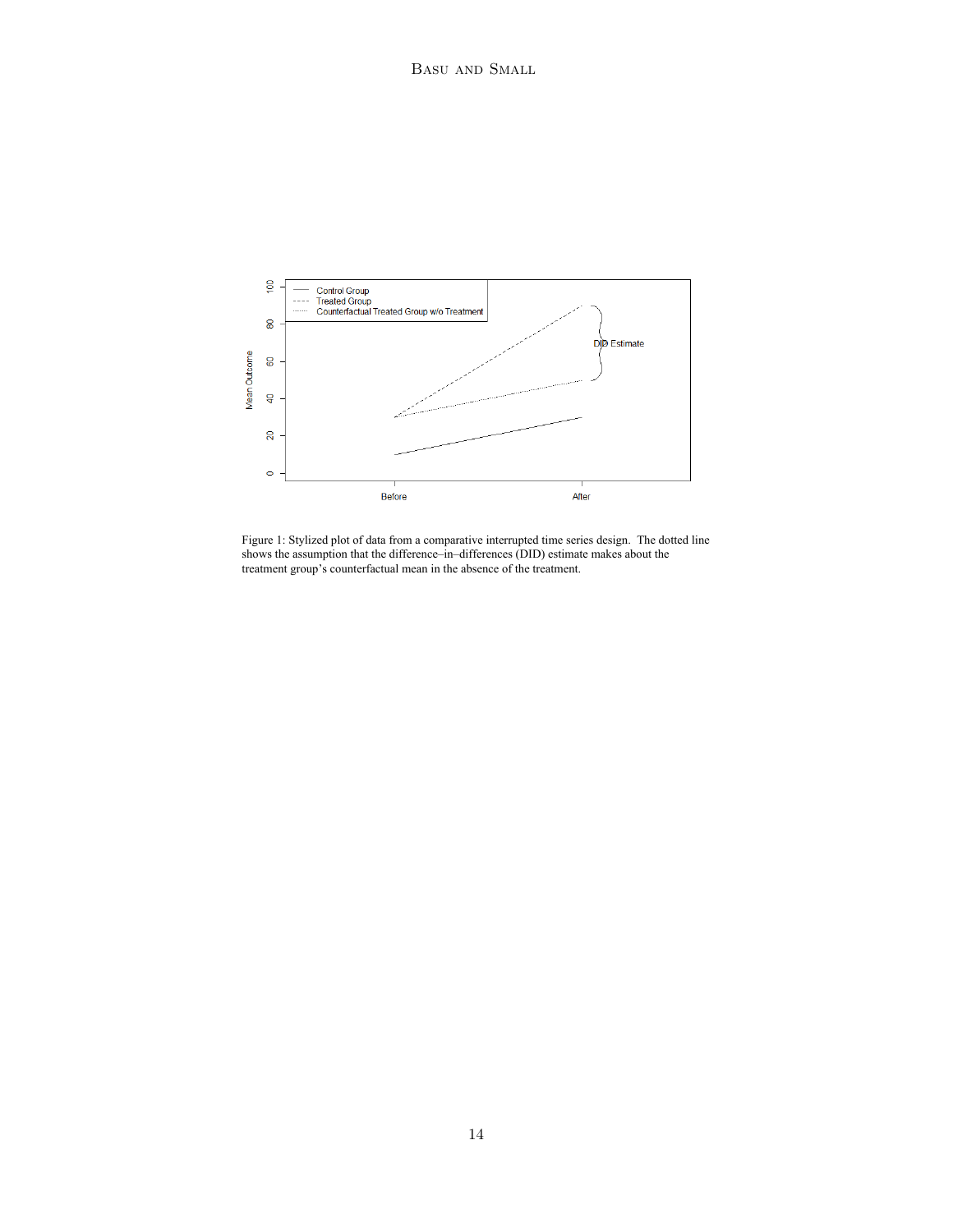<span id="page-14-0"></span>Table 1: Covariate balance between mountaintop removal mining (MRM) counties and all control counties (all counties in the Appalachian region that do not have MRM) and pair matched control counties as well as age–adjusted mortality rates (per 100,000; adjusted to 2000 U.S. population) and difference–in–differences estimates of effect of increase in MRM starting in 1990 on age adjusted mortality per 100,000 persons using all controls and pair matched controls. The covariates matched on are the rural–urban continuum code in 1983 (the last year before 1990 in which it was measured), which ranges from 0 to 9 with 9 being the most rural [\(Rural](#page-27-8) [Urban Continuum Codes, 2018\)](#page-27-8), and the following county–level variables measured at the end of the before period from the 1990 US Census: median income, poverty rate, percent white, percent female, percent with no high school degree, percent with high school degree, and percent with bachelors degree. The before matching (Bf. Mt.) standardized difference (Stand. Diff) is the differences in before matching group means divided by the before matching within group standard deviation (specifically the square root of the average of the before matching within group variances). The after matching (Af. Mt.) standardized difference (Stand. Diff) is the differences in after matching group means divided by the before matching within group standard deviation [\(Rosenbaum and Rubin 1985\)](#page-27-10).

| Covariates                                                       |              |              |                  |         |              |
|------------------------------------------------------------------|--------------|--------------|------------------|---------|--------------|
|                                                                  | MRM Counties | All Controls | Matched Controls |         | Stand. Diff. |
|                                                                  |              |              |                  | Bf. Mt. | Af. Mt.      |
| Income (Median)                                                  | 8,111        | 10,291       | 7,913            | $-1.38$ | 0.12         |
| Poverty Rate $(\%$ )                                             | 31.1         | 18.1         | 30.6             | 1.78    | 0.06         |
| White $(\% )$                                                    | 97.8         | 93.0         | 98.0             | 0.59    | $-0.03$      |
| Female $(\% )$                                                   | 51.4         | 51.4         | 51.5             | $-0.03$ | $-0.13$      |
| No High School Degree $(\% )$                                    | 50.4         | 37.9         | 51.2             | 1.45    | $-0.10$      |
| High School Degree $(\%)$                                        | 41.8         | 51.3         | 41.7             | $-1.41$ | 0.02         |
| Bachelors Degree $(\% )$                                         | 7.8          | 10.8         | 7.1              | $-0.74$ | 0.17         |
| Rural-Urban Continuum Code                                       | 7.2          | 5.8          | 7.5              | 0.69    | $-0.17$      |
|                                                                  | Outcomes     |              |                  |         |              |
| Age Adjusted Mortality Rate                                      |              |              |                  |         |              |
| 1979-1989                                                        | 1,141        | 1,022        | 1,078            |         |              |
| 1990-1998                                                        | 1,115        | 976          | 1,056            |         |              |
| 1999-2016                                                        | 1,134        | 921          | 1,042            |         |              |
| Difference–in–Differences Estimates (95% CI) of Treatment Effect |              |              |                  |         |              |
| <b>Treatment Period</b>                                          |              | All Controls | Matched Controls |         |              |
| 1990-1998                                                        |              | $20(-1, 41)$ | $-4$ $(-32, 23)$ |         |              |
| 1999-2016                                                        |              | 94 (62, 126) | $28(-8, 64)$     |         |              |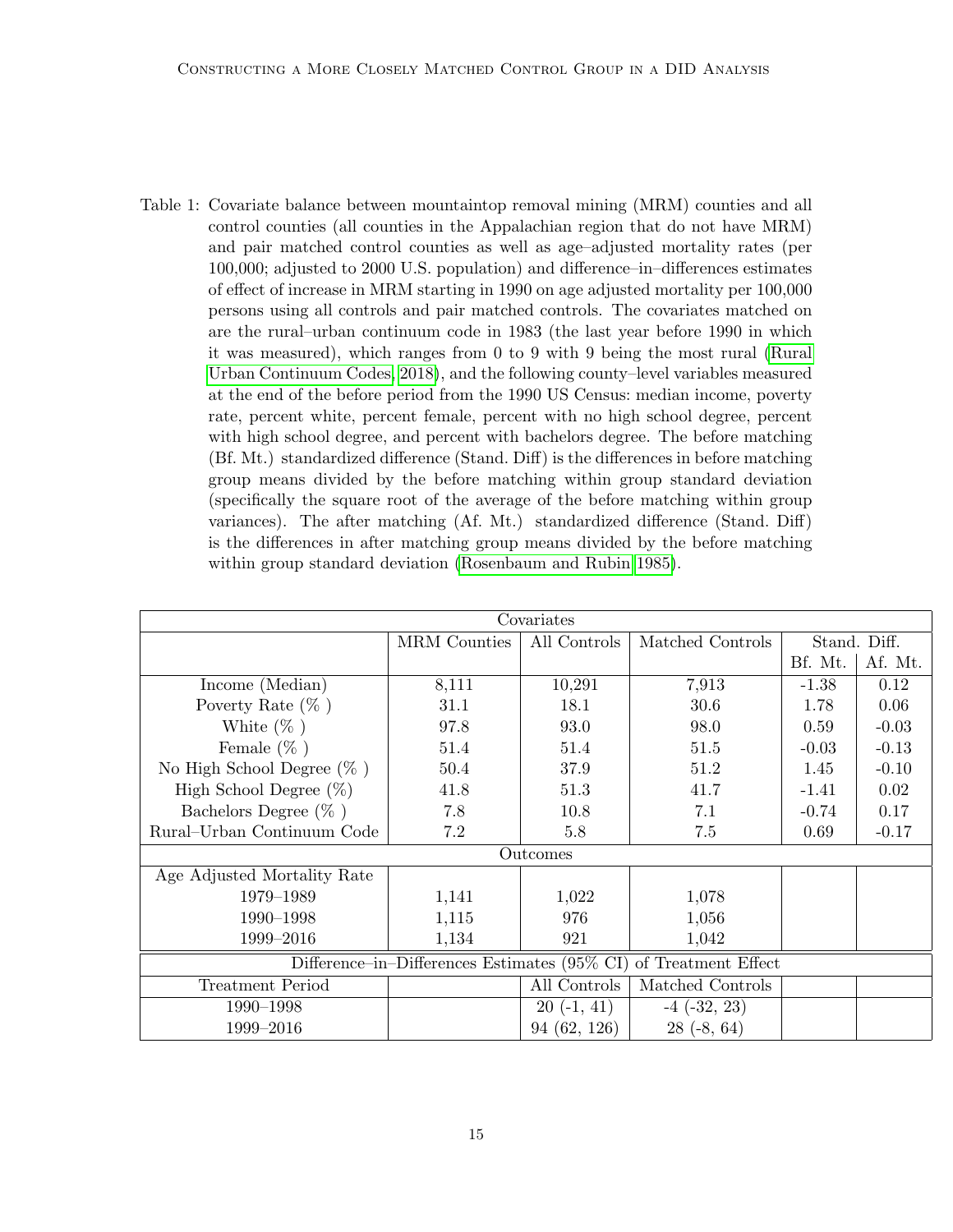<span id="page-15-0"></span>Table 2: Covariate balance between mountaintop removal mining (MRM) counties and matched control counties when two control counties were matched to each MRM county. The standardized difference is the differences in after matching group means divided by the before matching within group standard deviation (specifically the square root of the average of the before matching within group variances).

| Covariate                     | MRM Counties | Matched Controls | Standardized Difference |
|-------------------------------|--------------|------------------|-------------------------|
| Income (Median)               | 8,111        | 8,526            | $-0.26$                 |
| Poverty Rate $(\%$ )          | 31.1         | 27.5             | 0.49                    |
| White $(\% )$                 | 97.8         | 97.8             | 0.00                    |
| Female $(\% )$                | 51.4         | 51.7             | $-0.32$                 |
| No High School Degree $(\%$ ) | 50.4         | 47.5             | 0.34                    |
| High School Degree $(\% )$    | 41.8         | 44.5             | $-0.40$                 |
| Bachelors Degree $(\% )$      | 7.8          | 8.0              | $-0.06$                 |
| Rural-Urban Continuum Code    | 6.7          | 6.4              | 0.22                    |

<span id="page-15-1"></span>Table 3: Age-adjusted mortality rates (per 100,000; adjusted to 2000 U.S. population) by diseases of the respiratory system and difference–in–differences estimates of the effect of the increase in MRM starting in 1990 on age-adjusted mortality by diseases of the respiratory system per 100,000 persons using all controls and pair-matched controls.

|                                                                   | <b>MRM</b> Counties | All Controls                                                     | Matched Controls          |  |  |
|-------------------------------------------------------------------|---------------------|------------------------------------------------------------------|---------------------------|--|--|
| Age Adjusted Mortality Rate by diseases of the respiratory system |                     |                                                                  |                           |  |  |
| Time Period                                                       |                     |                                                                  |                           |  |  |
| 1979-1989                                                         | 114.5               | 80.2                                                             | 94.8                      |  |  |
| 1990-1998                                                         | 132.4               | 97.0                                                             | 116.0                     |  |  |
| 1999-2016                                                         | 143.4               | 99.5                                                             | 126.1                     |  |  |
|                                                                   |                     | Difference–in–Differences Estimates (95% CI) of Treatment Effect |                           |  |  |
| Treatment Period                                                  |                     | All Controls                                                     | Matched Controls          |  |  |
| 1990–1998                                                         |                     | $1.16$ ( $-3.98, 6.31$ )                                         | $-3.17$ $(-11.37$ $5.02)$ |  |  |
| 1999-2016                                                         |                     | $9.70$ $(2.66, 16.76)$                                           | $-2.38$ $(-12.78, 8.01)$  |  |  |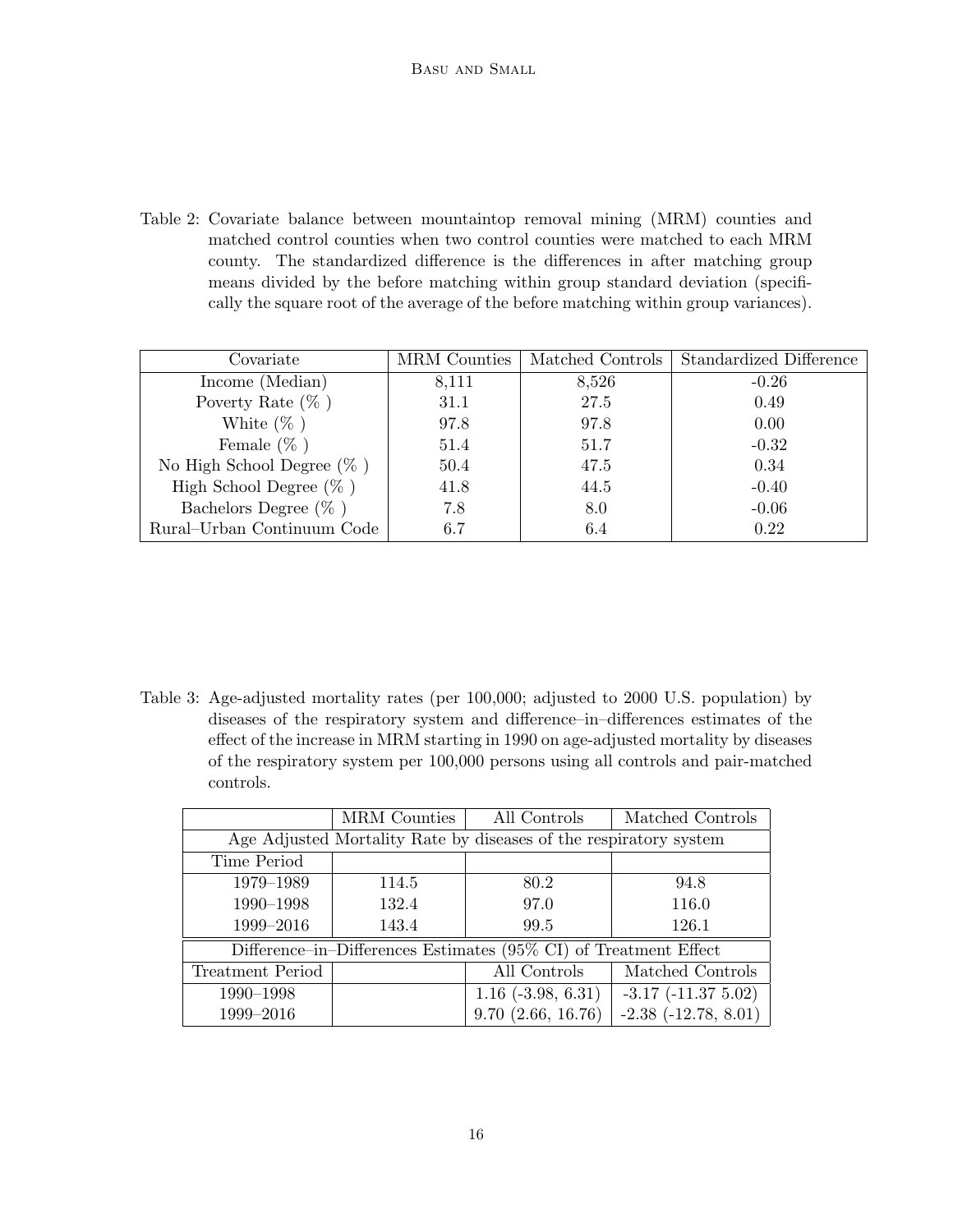

Figure 2: A stylized plot of setting 1 of our numerical experiments for a covariate size of eight. The vanilla DID estimate ignores the impact of historical events interacting with groups and is biased. The dotted line shows the assumption that the matched estimator makes about the treatment group's counterfactual mean in the absence of the treatment. The matched estimator is less biased.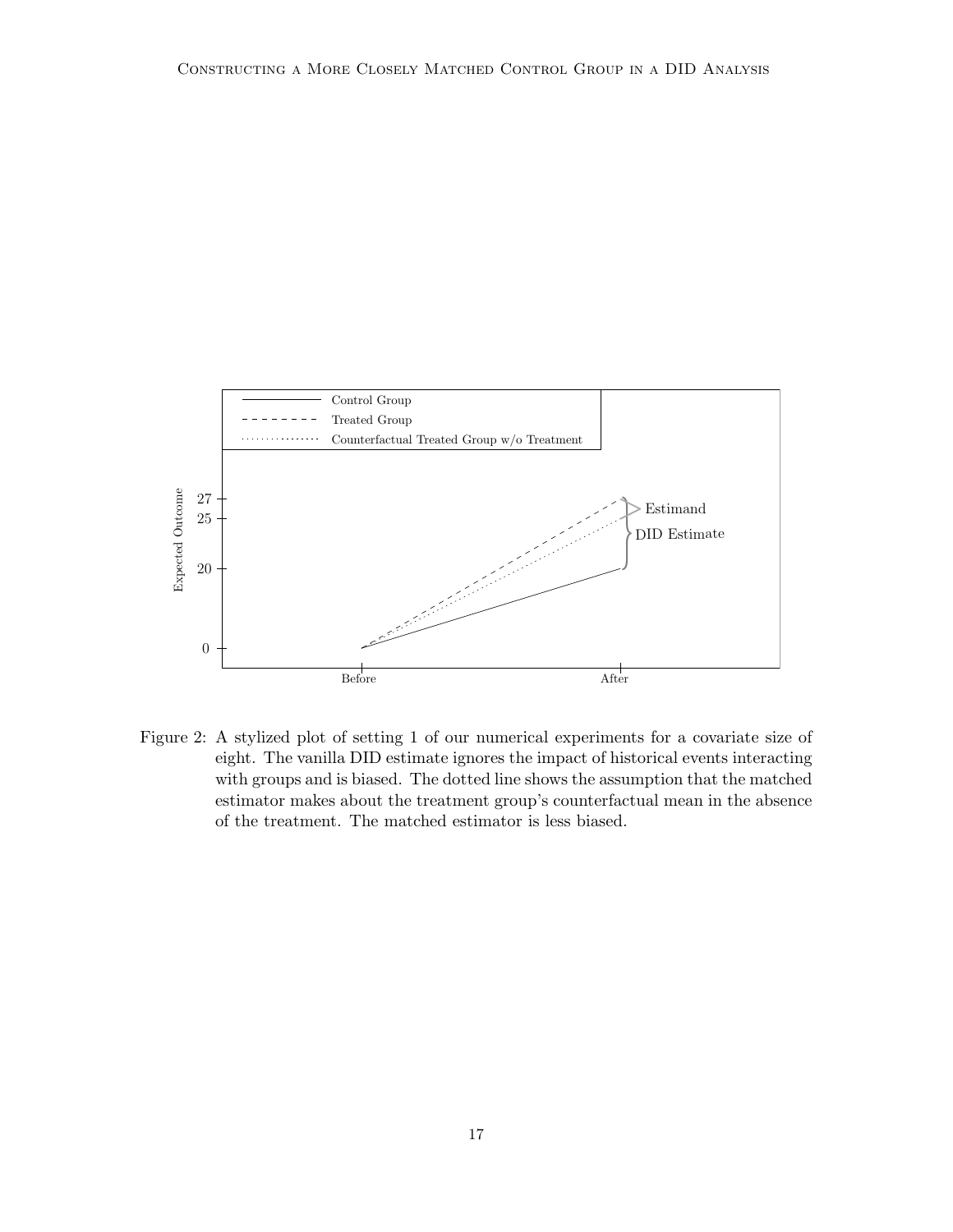Table 4: Results for the first numerical experiment in setting 1 for the true difference–in– differences effect size of value  $\Delta = 2$ . We used the R package *optmatch* to pair match treatment to control subjects using the rank–based Mahalanobis distance of the covariates with a caliper on the propensity score of  $0.2 \times$  the standard deviation of the logit of the propensity score. The acronyms SD, MAD, and CI stand for standard deviation, median absolute deviation, and confidence interval respectively. The entries are rounded to two decimal places.

|                                    | Proportion of Covariates Matched |                             |            |  |
|------------------------------------|----------------------------------|-----------------------------|------------|--|
|                                    | None                             | Half                        | Full       |  |
| Number of Covariates $= 2$         |                                  |                             |            |  |
| Mean $(SD)$                        |                                  | $3.24(0.77)$ $2.53(0.73)$   | 2.01(0.37) |  |
| Median (MAD)                       |                                  | $3.25(0.73)$ $2.51(0.75)$   | 2.02(0.38) |  |
| Coverage proportion (Length of CI) | 0.63(3.00)                       | 0.90(2.89)                  | 0.95(1.51) |  |
| Number of Covariates $= 4$         |                                  |                             |            |  |
| Mean $(SD)$                        |                                  | 4.48 $(1.21)$ 2.83 $(1.03)$ | 2.03(0.55) |  |
| Median (MAD)                       |                                  | $4.47(1.21)$ $2.87(1.03)$   | 2.03(0.52) |  |
| Coverage proportion (Length of CI) | 0.46(4.72)                       | 0.87(4.06)                  | 0.95(2.20) |  |
| Number of Covariates $= 8$         |                                  |                             |            |  |
| Mean $(SD)$                        | 7.01(2.04)                       | 3.29(1.56)                  | 1.89(1.11) |  |
| Median (MAD)                       | 7.02(2.08)                       | 3.36(1.52)                  | 1.93(1.07) |  |
| Coverage proportion (Length of CI) | 0.32(8.04)                       | 0.87(6.23)                  | 0.97(4.90) |  |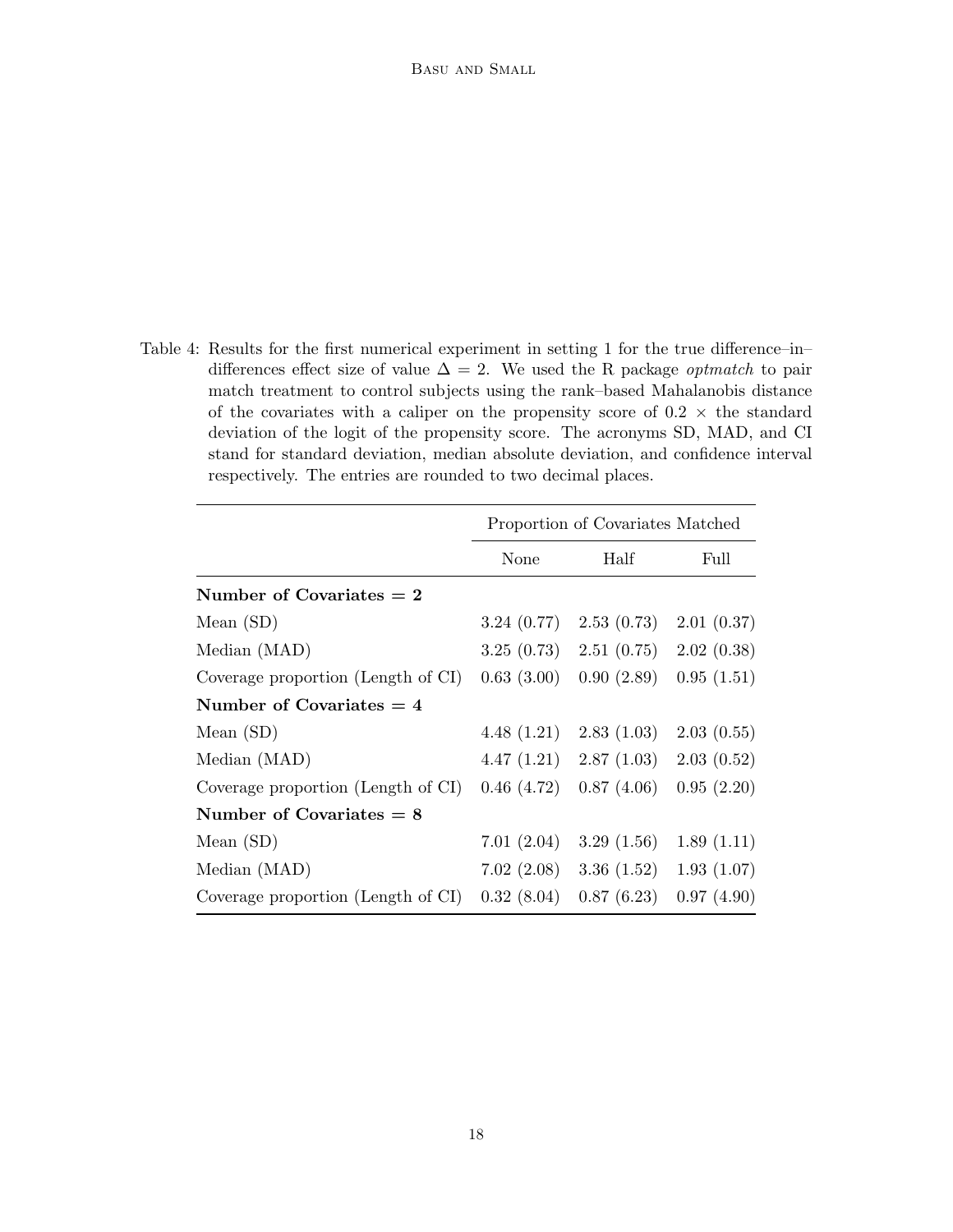Table 5: Results for the second numerical experiment in setting 1 for the true difference– in–differences effect size of value  $\Delta = 2$ . We used the R package *optmatch* to pair match treatment to control subjects using the rank–based Mahalanobis distance of the covariates with a caliper on the propensity score of  $0.2 \times$  the standard deviation of the logit of the propensity score. The acronyms SD, MAD, and CI stand for standard deviation, median absolute deviation, and confidence interval respectively. The entries are rounded to two decimal places. Values in bold in the entries indicate the notable observations in addition to those noted in Table 4.

|                                    | Proportion of Covariates Matched |                             |            |  |
|------------------------------------|----------------------------------|-----------------------------|------------|--|
|                                    | None                             | Half                        | Full       |  |
| Equicorrelation $= 0.1$            |                                  |                             |            |  |
| Mean $(SD)$                        | 4.53(1.11)                       | 3.03 $(0.95)$               | 2.01(0.50) |  |
| Median (MAD)                       | 4.49(1.14)                       | 3.05(0.95)                  | 2.03(0.48) |  |
| Coverage proportion (Length of CI) | 0.37(4.29)                       | 0.83(4.00)                  | 0.96(2.06) |  |
| Equicorrelation $= 0.05$           |                                  |                             |            |  |
| Mean $(SD)$                        | 4.52(1.06)                       | 3.10 $(0.98)$               | 2.04(0.49) |  |
| Median (MAD)                       |                                  | $4.51(1.06)$ $3.12(0.96)$   | 2.03(0.45) |  |
| Coverage proportion (Length of CI) | 0.32(4.04)                       | 0.82(3.97)                  | 0.95(1.97) |  |
| Equicorrelation $= 0$              |                                  |                             |            |  |
| Mean $(SD)$                        | 4.51(0.98)                       | 3.24 $(0.99)$               | 2.06(0.46) |  |
| Median (MAD)                       |                                  | 4.49 $(0.99)$ 3.25 $(0.94)$ | 2.06(0.45) |  |
| Coverage proportion (Length of CI) | 0.25(3.78)                       | 0.77(3.87)                  | 0.95(1.91) |  |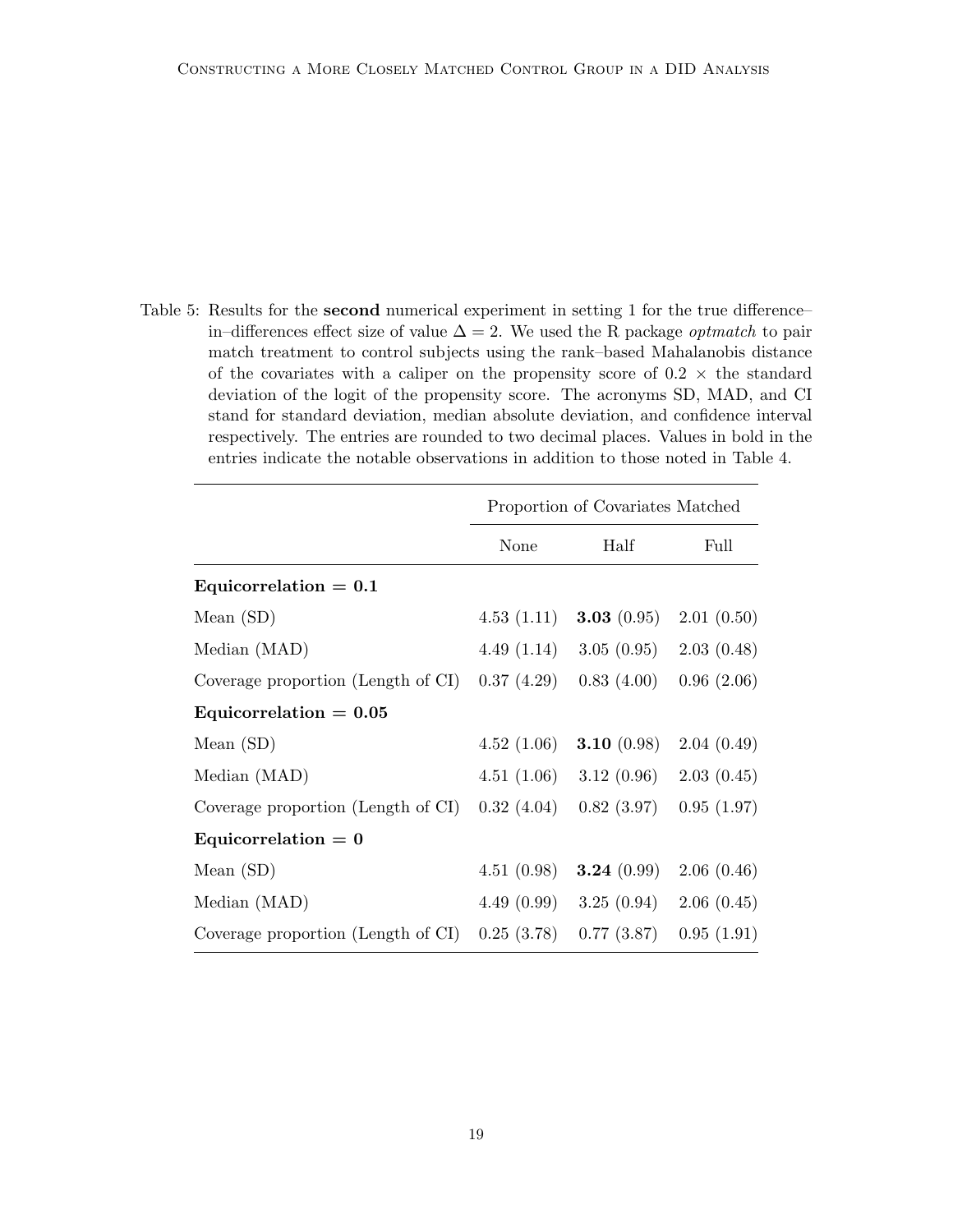Table 6: Finite sample performances of the numerical experiment in setting 2 for the true difference–in–differences effect size of value  $\Delta = -2$ . The total number of subjects is 400 with about 10% being treatment subjects. We used the R package optmatch to pair match treatment to control subjects by the propensity score metric using the information on the covariates. The acronyms SD, MAD, and CI stand for standard deviation, median absolute deviation, and confidence interval respectively. The entries are rounded to two decimal places.

|                                          | Proportion of Covariates Matched |                                           |               |
|------------------------------------------|----------------------------------|-------------------------------------------|---------------|
|                                          | None                             | Half                                      | Full          |
| Impact of historical event $\delta = -2$ |                                  |                                           |               |
| Mean $(SD)$                              |                                  | $-2.54(0.31)$ $-2.27(0.39)$ $-2.14(0.40)$ |               |
| Median (MAD)                             |                                  | $-2.54(0.31)$ $-2.30(0.39)$ $-2.15(0.41)$ |               |
| Coverage proportion (Length of CI)       |                                  | $0.49(1.05)$ $0.89(1.57)$                 | 0.92(1.58)    |
| Impact of historical event $\delta = -4$ |                                  |                                           |               |
| Mean $(SD)$                              |                                  | $-3.09(0.41)$ $-2.54(0.52)$               | $-2.25(0.56)$ |
| Median (MAD)                             |                                  | $-3.09(0.39)$ $-2.54(0.51)$ $-2.26(0.54)$ |               |
| Coverage proportion (Length of CI)       |                                  | $0.12(1.24)$ $0.84(2.08)$                 | 0.91(2.11)    |
| Impact of historical event $\delta = -6$ |                                  |                                           |               |
| Mean $(SD)$                              |                                  | $-3.61(0.57)$ $-2.82(0.68)$               | $-2.37(0.72)$ |
| Median (MAD)                             |                                  | $-3.60(0.56)$ $-2.82(0.67)$               | $-2.37(0.73)$ |
| Coverage proportion (Length of CI)       |                                  | $0.06(1.50)$ $0.79(2.77)$                 | 0.90(2.80)    |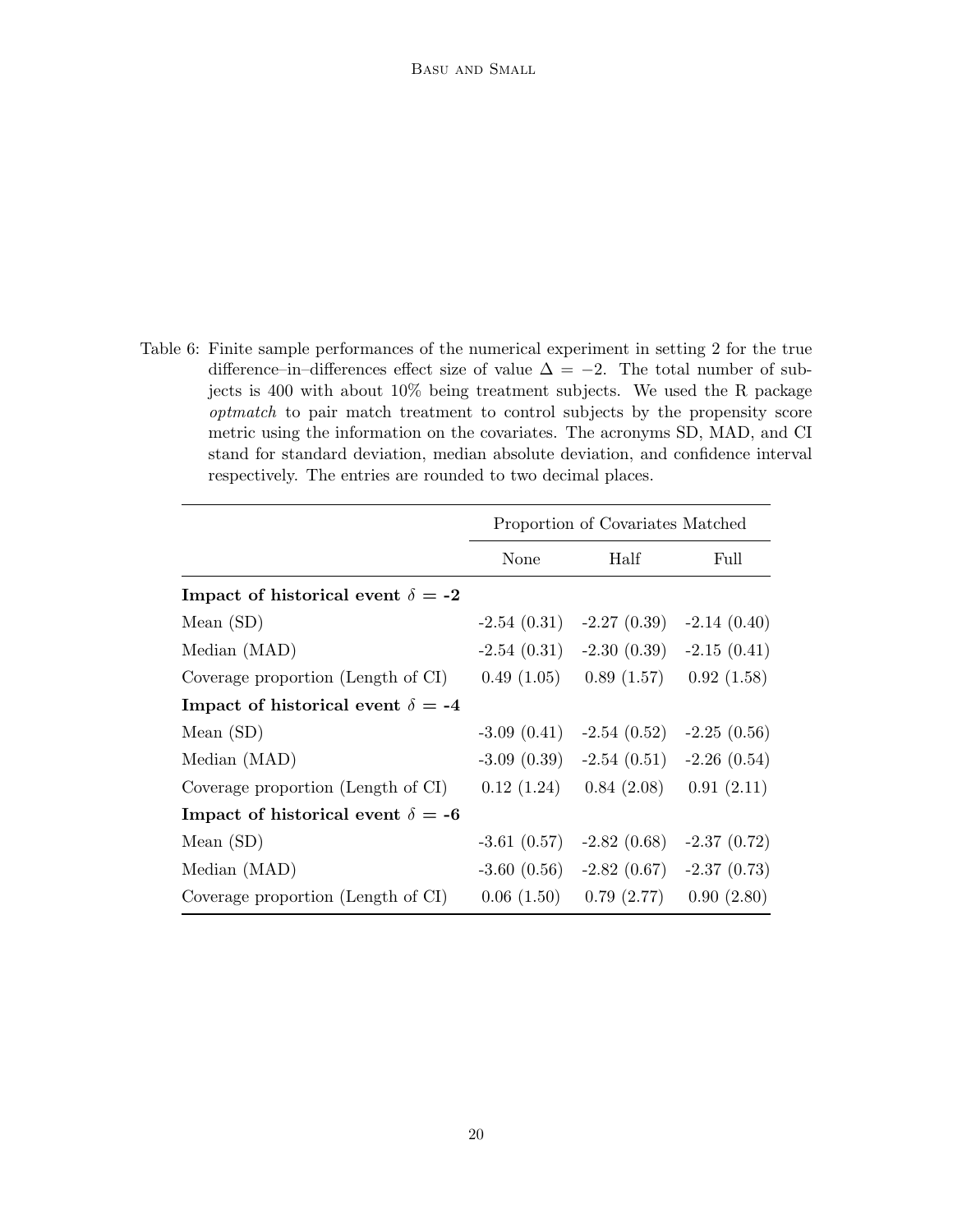Table 7: Large sample performances of the numerical experiment in setting 2 for the true difference–in–differences effect size of value  $\Delta = -2$ . The total number of subjects is 2000 with about 24% being treatment subjects. We used the R package optmatch to pair match treatment to control subjects by the propensity score metric using the information on the covariates. The acronyms SD, MAD, and CI stand for standard deviation, median absolute deviation, and confidence interval respectively. The entries are rounded to two decimal places. Values in bold in the entries indicate the notable observations in addition to those noted in Table 6.

|                                          | Proportion of Covariates Matched |                                              |            |
|------------------------------------------|----------------------------------|----------------------------------------------|------------|
|                                          | None                             | Half                                         | Full       |
| Impact of historical event $\delta = -2$ |                                  |                                              |            |
| Mean $(SD)$                              |                                  | $-2.19(0.08)$ $-2.07(0.11)$ $-2.02(0.10)$    |            |
| Median (MAD)                             |                                  | $-2.19(0.09)$ $-2.07(0.11)$ $-2.02(0.10)$    |            |
| Coverage proportion (Length of CI)       |                                  | $0.38(0.32)$ $0.88(0.40)$                    | 0.94(0.40) |
| Impact of historical event $\delta = -4$ |                                  |                                              |            |
| Mean $(SD)$                              |                                  | $-2.37(0.11)$ $-2.14(0.13)$ $-2.04(0.13)$    |            |
| Median (MAD)                             |                                  | $-2.37(0.11)$ $-2.14(0.12)$ $-2.04(0.12)$    |            |
| Coverage proportion (Length of CI)       |                                  | $0.05(0.38)$ $0.80(0.49)$                    | 0.93(0.49) |
| Impact of historical event $\delta = -6$ |                                  |                                              |            |
| Mean $(SD)$                              |                                  | $-2.56$ (0.15) $-2.22$ (0.16) $-2.08$ (0.16) |            |
| Median (MAD)                             |                                  | $-2.55(0.15)$ $-2.22(0.16)$ $-2.08(0.17)$    |            |
| Coverage proportion (Length of CI)       |                                  | $0.01(0.46)$ $0.71(0.61)$                    | 0.91(0.61) |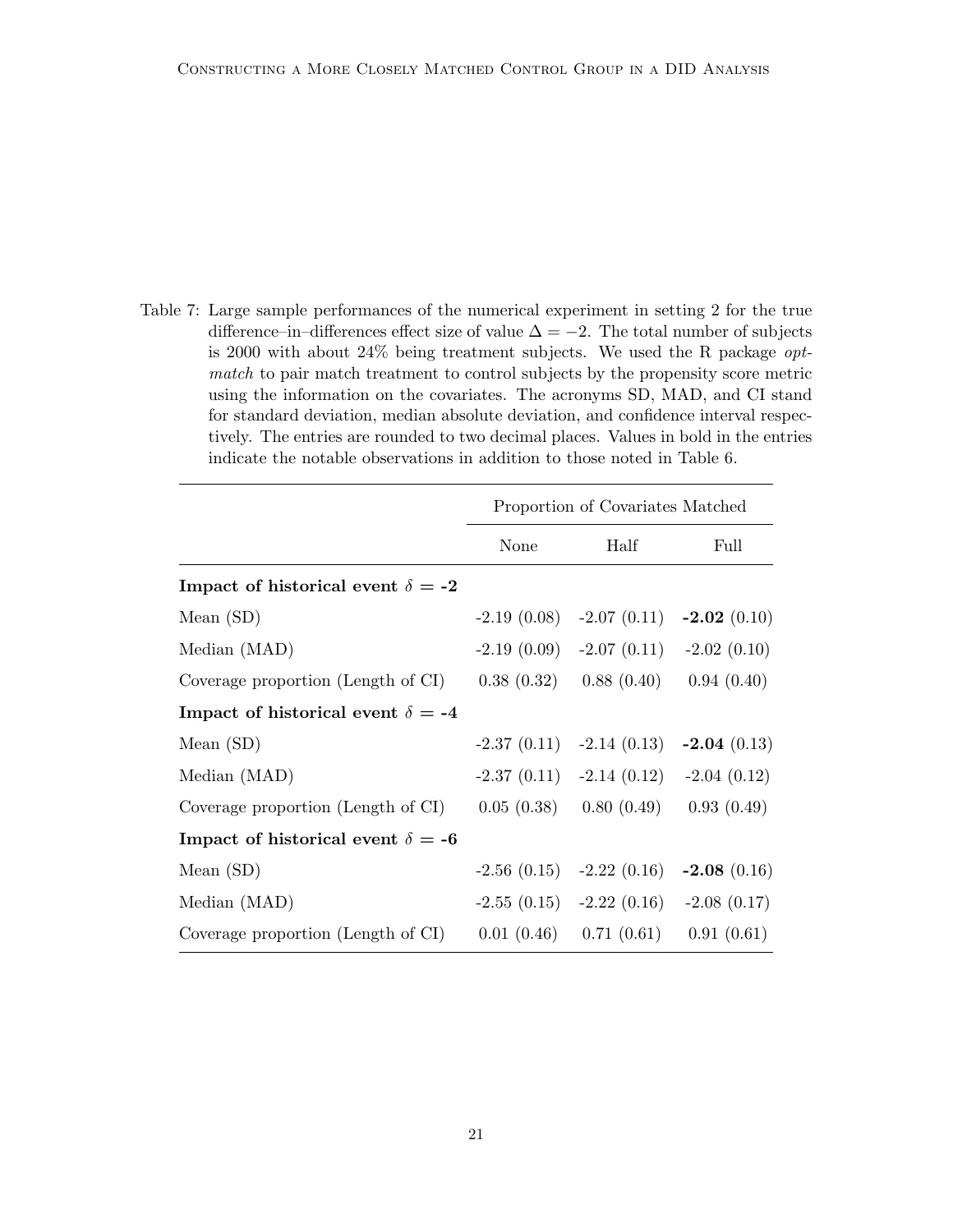

Figure 3: Visual exploration of the parallel trend assumption in the control and MRM counties in the Appalachian region.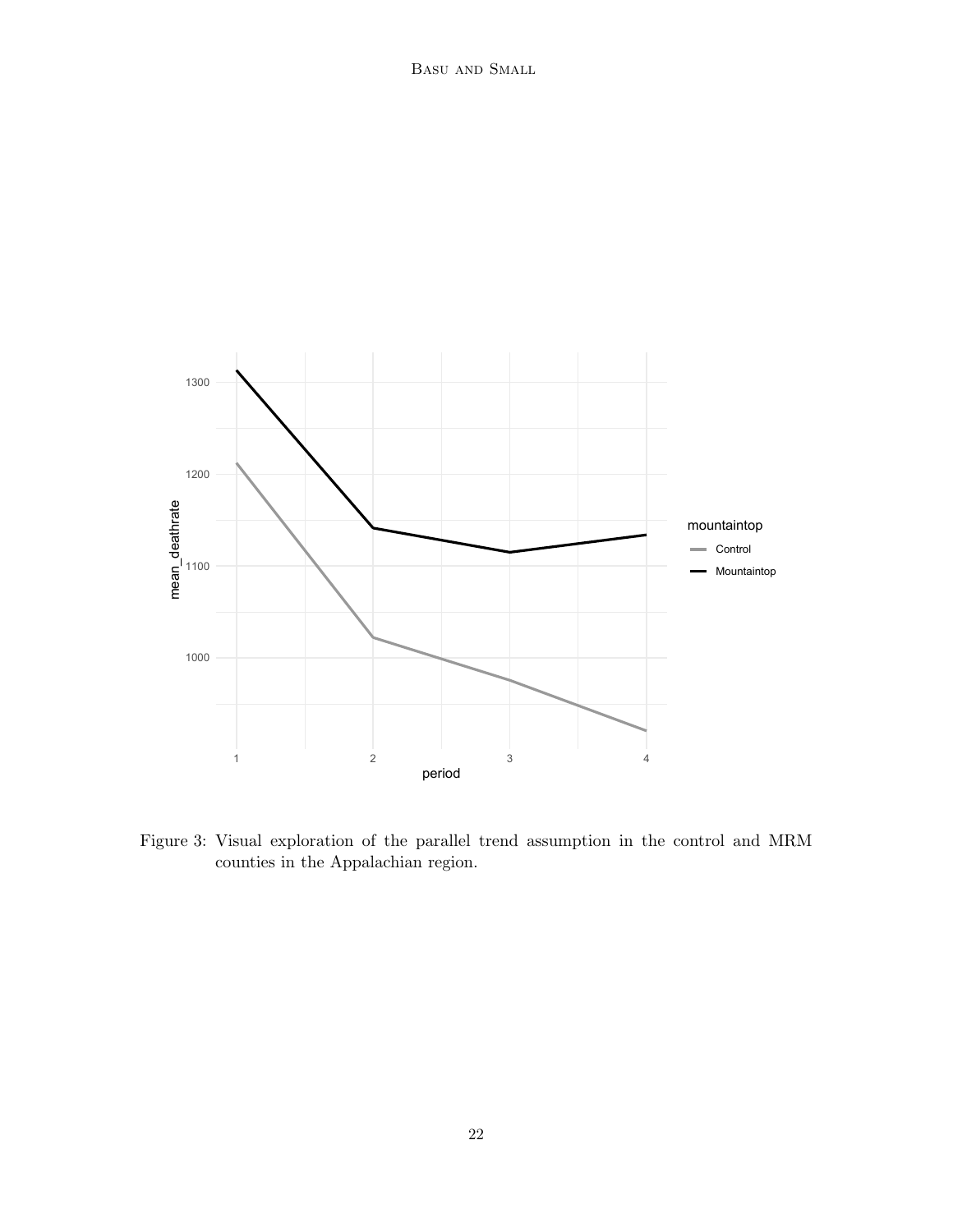Table 8: A demonstration of finite sample performances of various matching strategies in the numerical experiment setting 2 for the true difference–in–differences effect size of value  $\Delta = -2$ . The total number of subjects is 400, with about 10% being treatment subjects. We used the R package optmatch to pair match treatment to control subjects by the propensity score metric using the information on the covariates. The acronyms SD, MAD, and CI, stand for standard deviation, median absolute deviation, and confidence interval, respectively. We round the entries to two decimal places.

|                                          | Matching Strategies |                             |                       |  |
|------------------------------------------|---------------------|-----------------------------|-----------------------|--|
|                                          | None                | Proposed                    | To Pre-Period Outcome |  |
| Impact of historical event $\delta = -2$ |                     |                             |                       |  |
| Mean $(SD)$                              |                     | $-2.54(0.30)$ $-2.12(0.40)$ | $-3.15(0.38)$         |  |
| Median (MAD)                             |                     | $-2.55(0.30)$ $-2.11(0.41)$ | $-3.14(0.38)$         |  |
| Coverage proportion (Length of CI)       | 0.47(1.05)          | 0.94(1.61)                  | 0.16(1.53)            |  |
| Impact of historical event $\delta = -4$ |                     |                             |                       |  |
| Mean $(SD)$                              |                     | $-3.09(0.40)$ $-2.25(0.54)$ | $-3.51(0.52)$         |  |
| Median (MAD)                             |                     | $-3.07(0.41)$ $-2.25(0.54)$ | $-3.49(0.53)$         |  |
| Coverage proportion (Length of CI)       | 0.11(1.23)          | 0.92(2.14)                  | 0.22(2.14)            |  |
| Impact of historical event $\delta = -6$ |                     |                             |                       |  |
| Mean $(SD)$                              | $-3.60(0.56)$       | $-2.35(0.72)$               | $-3.87(0.71)$         |  |
| Median (MAD)                             |                     | $-3.59(0.55)$ $-2.33(0.70)$ | $-3.85(0.73)$         |  |
| Coverage proportion (Length of CI)       | 0.06(1.47)          | 0.91(2.75)                  | 0.25(2.76)            |  |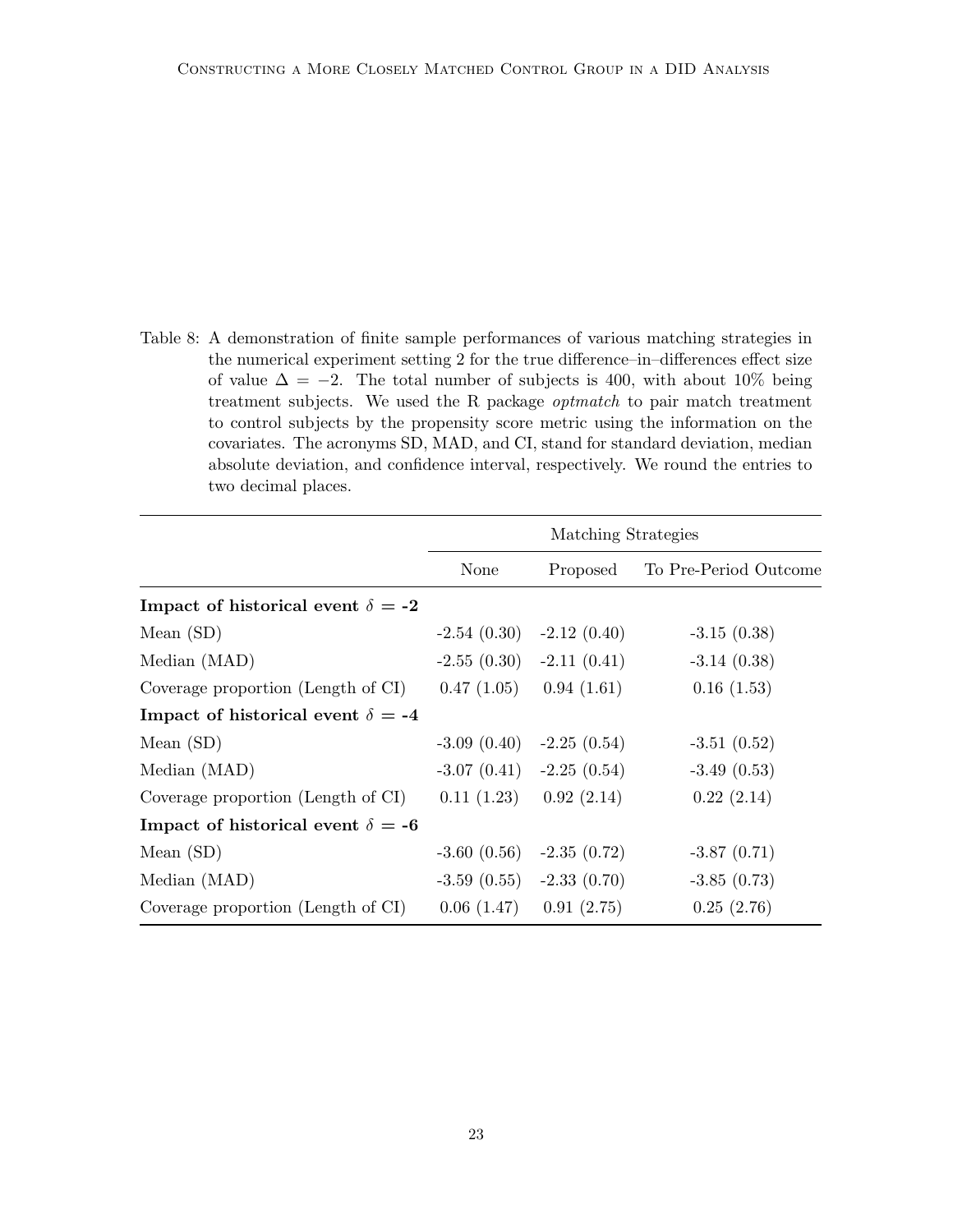

Figure 4: Time evolution of poverty rates in the control and MRM counties in the Appalachian region.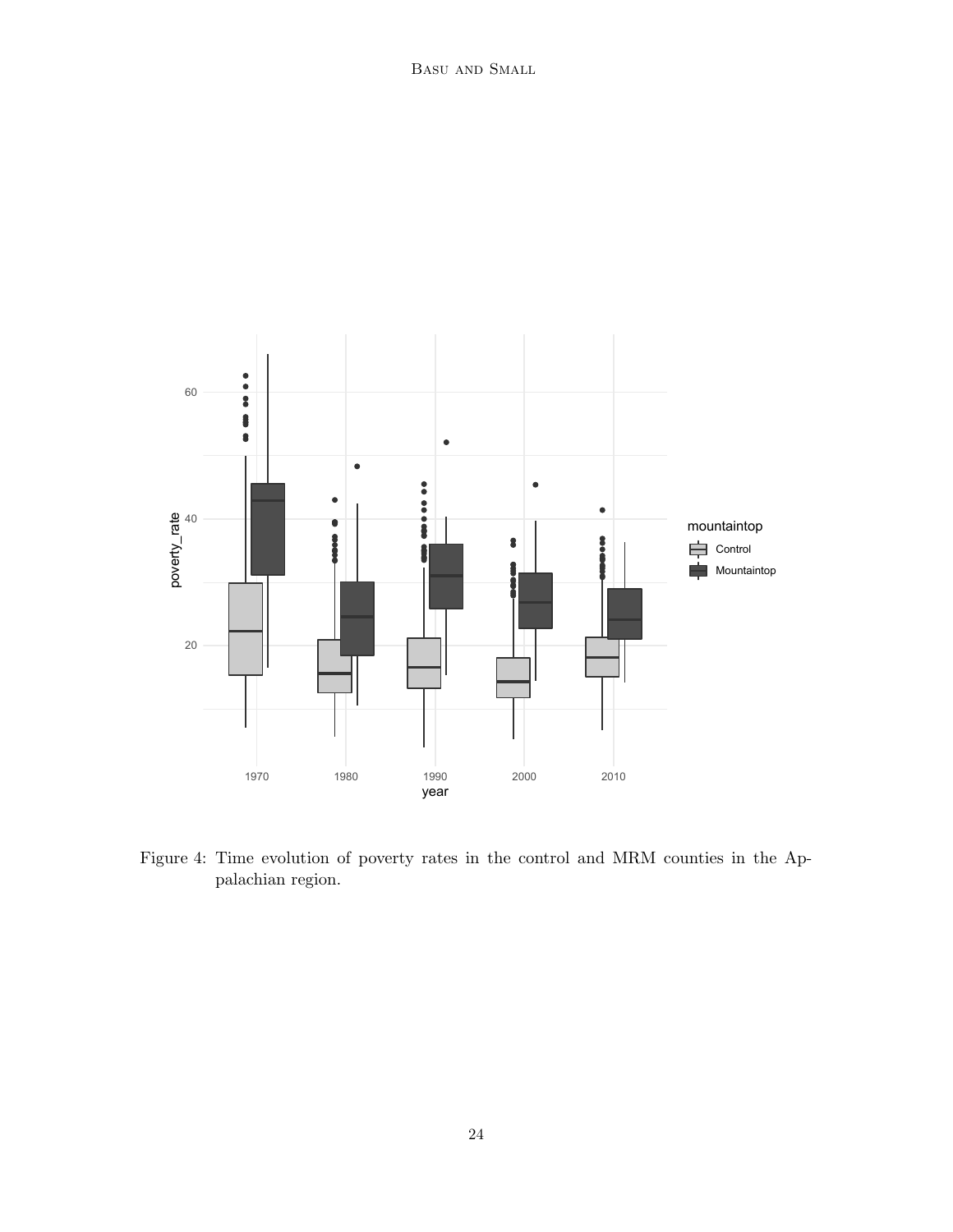## References

- Abadie, A., and Gardeazabal, J. (2003). The Economic Costs of Conflict: A Case Study of the Basque Country. American Economic Review, 93(1):113–132.
- <span id="page-24-4"></span>Abadie, A., Diamond, A., and Hainmueller, J. (2010). Synthetic Control Methods for Comparative Case Studies: Estimating the Effect of Californias Tobacco Control Program. Journal of the American Statistical Association, 105(490):493–505.
- <span id="page-24-5"></span>Abadie, A., Diamond, A., and Hainmueller, J. (2011). Synth: An R Package for Synthetic Control Methods in Comparative Case Studies. Journal of Statistical Software, 42(13):1– 17.
- Abadie, A., Diamond, A., and Hainmueller, J. (2015). Comparative Politics and the Synthetic Control Method. American Journal of Political Science, 59(2):495–510.
- <span id="page-24-6"></span>Abadie, A. (2020). Using Synthetic Controls: Feasibility, Data Requirements, and Methodological Aspects. Journal of Economic Literature, Forthcoming.
- <span id="page-24-0"></span>Amos, J. (2009). Mountaintop Removal Mining, Part 1: Measuring the Extent of Mountaintop Removal in Appalachia. Published at Skytruth website: [https://skytruth.org/](https://skytruth.org/2009/12/measuring-mountaintop-removal-mining-in/) [2009/12/measuring-mountaintop-removal-mining-in/](https://skytruth.org/2009/12/measuring-mountaintop-removal-mining-in/). Accessed on Dec 7, 2018.
- <span id="page-24-9"></span>Appalachian Regional Commission. Counties in Appalchia. Available at: [http://www.arc.](http://www.arc.gov/counties) [gov/counties](http://www.arc.gov/counties). Accessed March 19, 2018.
- <span id="page-24-7"></span>Bernal, J. L., Cummins, S., and Gasparrini, A. (2018). The Use of Controls in Interrupted Time Series Studies of Public Health Interventions. International Journal of Epidemiology, 47(6):2082–2093.
- <span id="page-24-8"></span>Bernal, J. L., Cummins, S., and Gasparrini, A. (2019). Difference in Difference, Controlled Interrupted Time Series and Synthetic Controls. International Journal of Epidemiology, Letter to the Editor.
- <span id="page-24-2"></span>Bozorgebrahimi, E., Hall, R. A. and Blackwell, G. H. (2003). Sizing Equipment for Open Pit Mining–A Review of Critical Parameters. Inst. Min. Metall. Trans. Sect. A Min. Technol., 112(3):171-179.
- <span id="page-24-10"></span>Branas, C. C., Cheney, R. A., MacDonald, J. M., Tam, V. W., Jackson, T. D., and Ten Have, T. R. (2011). A Difference-in-Differences Analysis of Health, Safety, and Greening Vacant Urban Space. Am J Epidemiol., 174(11):1296–1306.
- <span id="page-24-3"></span>Burgard, S. A., and Kalousova, L. (2015). Effects of the Great Recession: Health and Well– Being. Annu. Rev. Sociol., 41:181–201.
- <span id="page-24-1"></span>Burns, S. S. (2005). Bringing Down the Mountains: The Impact of Mountaintop Removal Surface Coal Mining on Southern West Virginia Communities, 19702004. Ph.D. Dissertation, West Virginia University.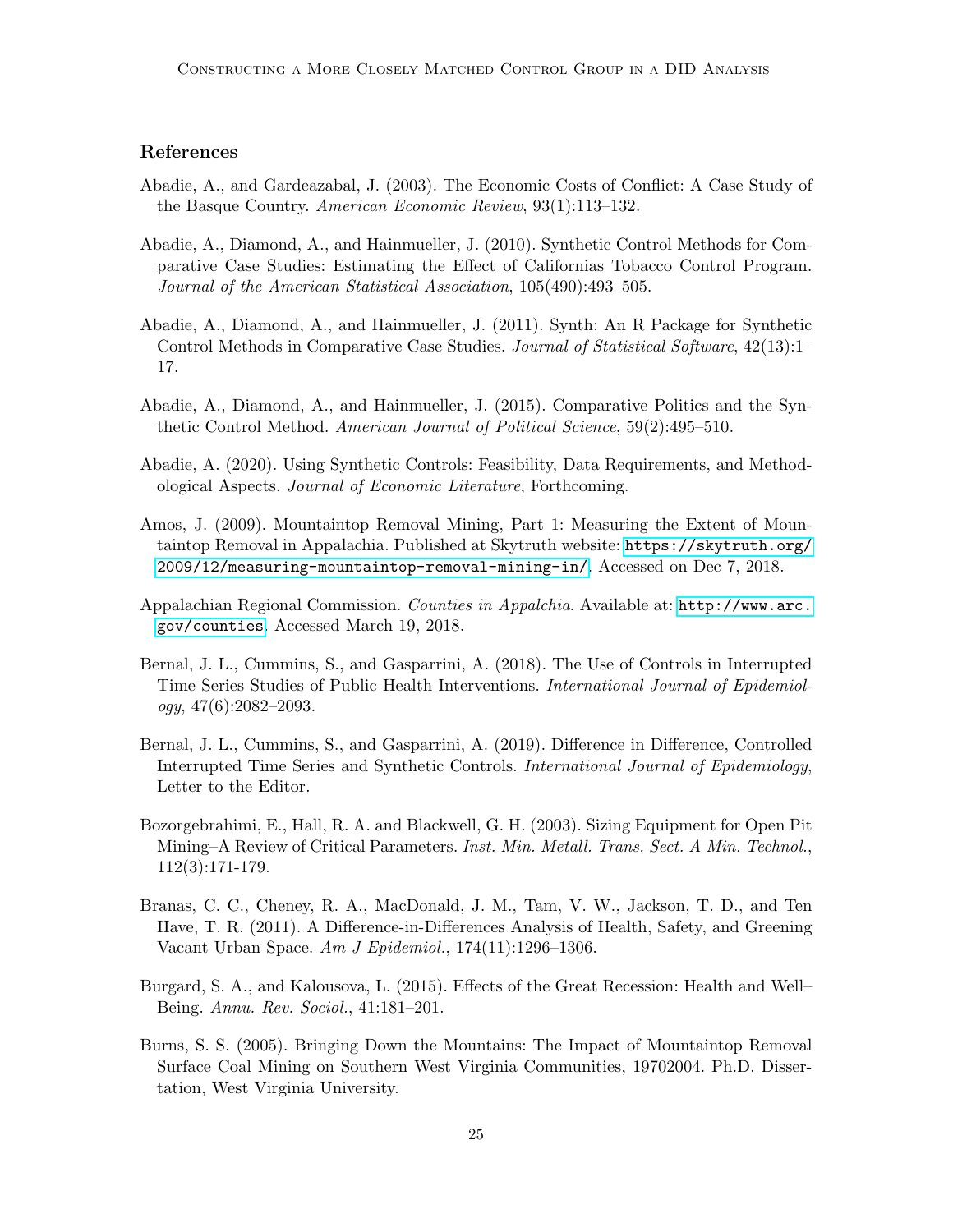- <span id="page-25-3"></span>Canu, W. H., Jameson, J. P., Steele, E. H., and Denslow, M. (2017). Mountaintop Removal Coal Mining and Emergent Cases of Psychological Disorder in Kentucky. Community Ment Health J, 53:802–810.
- Centers for Disease Control and Prevention, National Center for Health Statistics. Compressed Mortality File on CDC WONDER Online Database, released December 2017. Data are from the Compressed Mortality File 19992016, Series 20 No. 2V, 2017, as compiled from data provided by the 57 vital statistics jurisdictions through the Vital Statistics Cooperative Program. Available at <http://wonder.cdc.gov>. Accessed Mar 19, 2018. Updated May, 2020.
- <span id="page-25-2"></span>Christian, W.J., Huang, B., Rinehart, J., and Hopenhayn, C. (2011). Exploring Geographic Variation in Lung Cancer Incidence in Kentucky Using a Spatial Scan Statistic: Elevated Risk in the Appalachian Coal-Mining Region. Public Health Reports, 126:789796.
- <span id="page-25-5"></span>Compton, W. M., Jones, C. M., and Baldwin, G. T. (2016). Relationship Between Nonmedical Prescription–Opioid Use and Heroin Use. N Engl J Med, 374:154–163.
- <span id="page-25-4"></span>Cordial, P., Riding-Malon, R., and Lips, H. (2012). The Effects of Mountaintop Removal Coal Mining on Mental Health, Well-Being, and Community Health in Central Appalachia. Ecopsychology, 4(3):201-208.
- <span id="page-25-6"></span>Daw, J. R., and Hatfield, L. A. (2018). Matching and Regression to the Mean in Differencein–Differences Analysis. Health Serv Res., 53(6):4138–4156.
- <span id="page-25-10"></span>Dawid, A. P. (1979). Conditional Independence in Statistical Theory. Journal of the Royal Statistical Society, Series B, 41(1):1–31.
- <span id="page-25-8"></span>Esch, L., and Hendryx, M. (2011). Chronic Cardiovascular Disease Mortality in Mountaintop Mining Areas of Central Appalachian States. The Journal of Rural Health, 27(4):350– 357.
- <span id="page-25-1"></span>Eller, R. D. (1982). Miners, Millhands, and Mountaineers: Industrialization of the Appalachian South, 1880-1930. Univ. of Tennessee Press.
- <span id="page-25-0"></span>Grabich, S. C., Robinson, W. R., Engel, S. M., Konrad, C. E., Richardson, D. B., and Horney, J. A. (2015). County-Level Hurricane Exposure and Birth Rates: Application of Difference-in-Differences Analysis for Confounding Control. Emerging Themes in Epidemiology, 12(1):19.
- <span id="page-25-11"></span>Hamad, R., Batra, A., Karasek, D., et al. (2019). The Impact of the Revised WIC Food Package on Maternal Nutrition During Pregnancy and Postpartum. Am J Epidemiol., 188(8):1493–1502.
- <span id="page-25-9"></span>Hansen, B. B., and Klopfer, S. O. (2006). Optimal Full Matching and Related Designs via Network Flows. Journal of Computational and Graphical Statistics, 15(3):609–627.
- <span id="page-25-7"></span>Hansen, B. B. (2008). The Prognostic Analogue of the Propensity Score. Biometrika, 95:481- 488.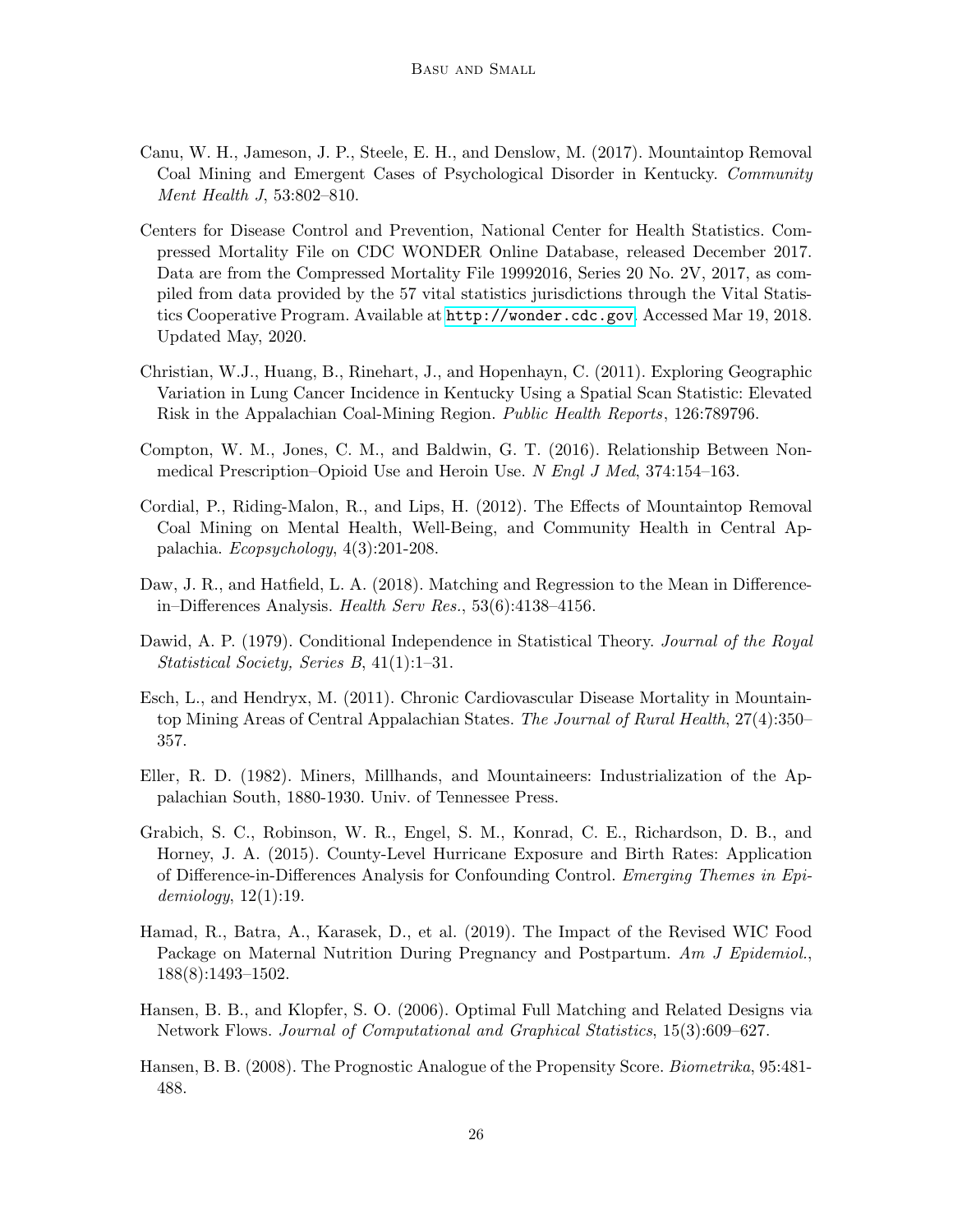- <span id="page-26-4"></span>Hendryx, M. (2009). Mortality from Heart, Respiratory, and Kidney Disease in Coal Mining Areas of Appalachia. Int. Arch. Occup. Environ. Health, 82:243-249.
- <span id="page-26-1"></span>Hendryx, M., and Holland, B. (2016). Unintended Consequences of the Clean Air Act: Mortality Rates in Appalachian Coal Mining Communities. *Environmental Science* & Policy, 63:1–6.
- <span id="page-26-7"></span>Illenberger, N. A., Small, D. S., and Shaw, P. A. (2020). Regression to the Mean's Impact on the Synthetic Control Method: Bias and Sensitivity Analysis. Epidemiology, In Press.
- Imbens, G. W., and Rubin, D. B. (2015). Causal Inference for Statistics, Social, and Biomedical Sciences. Cambridge University Press.
- <span id="page-26-12"></span>Imbens, G. W., and Wooldridge, J. M. (2009). Recent Developments in the Econometrics of Program Evaluation. Journal of Economic Literature, 47(1):5–86.
- <span id="page-26-13"></span>Kagawa, R. M. C., Castillo-Carniglia, A., Vernick, J. S., et al. (2018). Repeal of Comprehensive Background Check Policies and Firearm Homicide and Suicide. Epidemiology, 29(4):494–502.
- <span id="page-26-8"></span>Kaul, A., Klößner, S., Pfeifer, G., and Schieler, M. (2015). Synthetic Control Methods: Never Use All Pre–Intervention Outcomes Together With Covariates. MPRA Paper.
- <span id="page-26-6"></span>Keyes, K. M., Cerdá, M., Brady, J. E., Havens, J. R., and Galea, S. (2014). Understanding the Rural–Urban Differences in Nonmedical Prescription Opioid Use and Abuse in the United States. American Journal of Public Health, 104(2):e52–e59.
- <span id="page-26-5"></span>Kurth, L.M., McCawley, M.A., Hendryx, M. and Lusk, S. (2014). Atmospheric Particulate Matter Size Distribution and Concentration in West Virginia Coal Mining and Non-Mining Areas. J. Expo. Sci. Environ. Epidemiol., 24:405-411.
- <span id="page-26-10"></span>Lengerich, E. J., Wyatt, S. W., Rubio, A., Beaulieu, J. E., Coyne, C. A., Fleisher, L., Ward, A. J., and Brown, P. K. (2004). The Appalachia Cancer Network: Cancer Control Research among a Rural, Medically Underserved Population. The Journal of Rural Health, 20(2):181–187.
- <span id="page-26-11"></span>Lengerich, E. J., Bohland, J. R., Brown, P. K., Dignan, M. B., Paskett, E. D., Schoenberg, N. E., and Wyatt, S. W. (2006). Images of Appalachia. Preventing Chronic Disease, 3(4).
- <span id="page-26-0"></span>Lindberg, T. T., Bernhardt, E. S., Bier, R., Helton, A. M., Merola, R. B., Vengosh, A., and Di Giulio, R. T. (2011). Cumulative Impacts of Mountaintop Mining on an Appalachian Watershed. Proceedings of the National Academy of Sciences, 108(52):20929–20934.
- <span id="page-26-9"></span>Linden, A. (2018). Combining Synthetic Controls and Interrupted Time Series Analysis to Improve Causal Inference in Program Evaluation. J Eval Clin Pract., 24:447–453.
- <span id="page-26-3"></span>Meyer, B. D. (1995). Natural and Quasi-Experiments in Economics. Journal of Business  $\mathscr$ Economic Statistics, 13(2):151–161.
- <span id="page-26-2"></span>Milici, R. C. (2000). Depletion of Appalachian Coal Reserves – How Soon? *International* Journal of Coal Geology, 44(3):251–266.